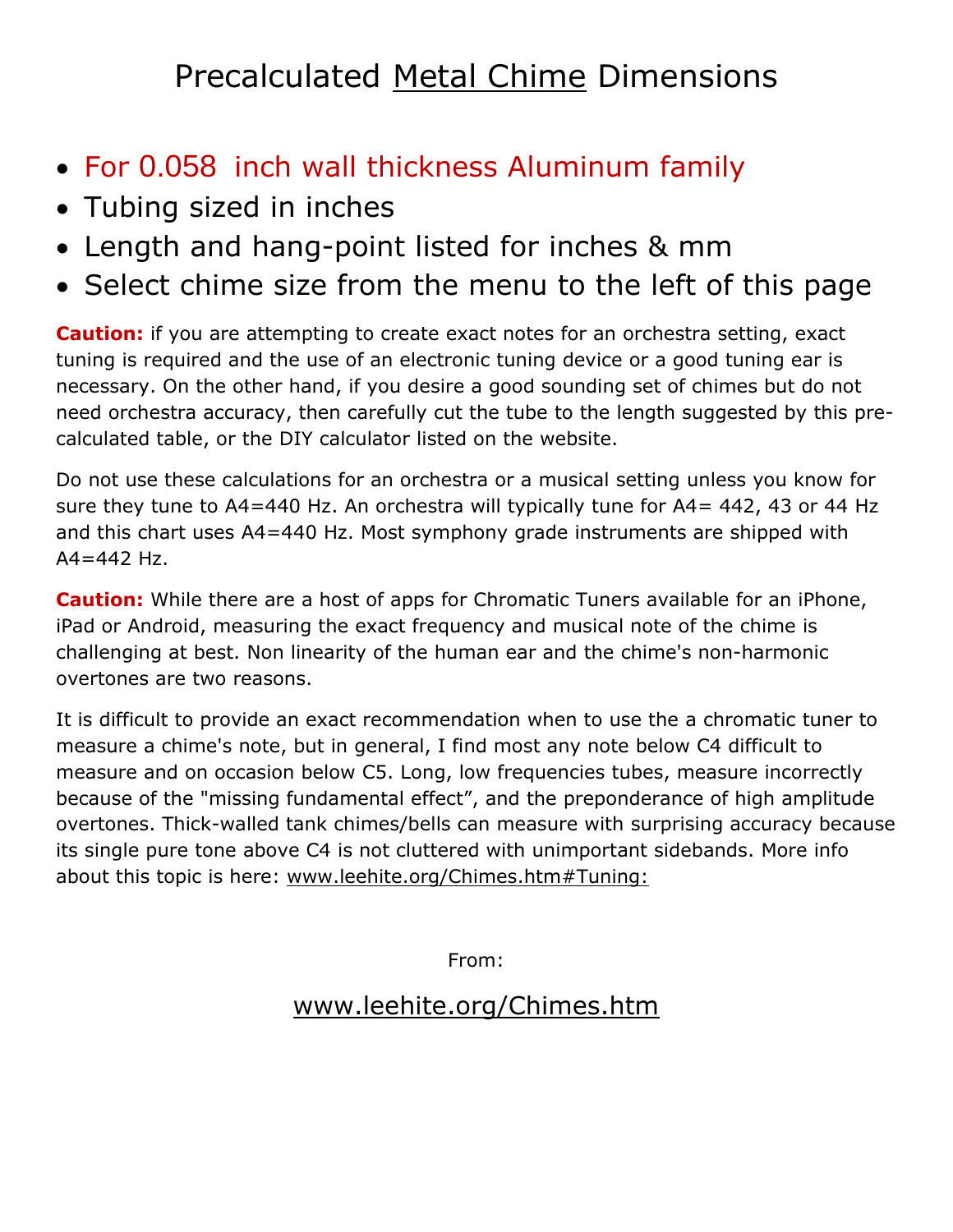| <b>Tubular Wind Chime Dimensions</b><br>Aluminum .058 Wall<br>Nominal size = $1/2$ "<br>A=440 Hz, tube open at both ends |                  |                                          |                        |                            |                 |                                     |                                                                                                      |                              |                           |               |                 |  |  |
|--------------------------------------------------------------------------------------------------------------------------|------------------|------------------------------------------|------------------------|----------------------------|-----------------|-------------------------------------|------------------------------------------------------------------------------------------------------|------------------------------|---------------------------|---------------|-----------------|--|--|
|                                                                                                                          | $OD$ inches $=$  | 0.500                                    |                        | <b>ID</b> inches = $0.384$ |                 |                                     | Material =                                                                                           | <b>Aluminum</b>              |                           |               |                 |  |  |
| $Wall = 0.058$                                                                                                           |                  | inches                                   |                        |                            |                 |                                     | * Tubing length calculated for fundamental frequency ** Hang Point is for fundamental frequency node |                              |                           |               |                 |  |  |
|                                                                                                                          |                  |                                          | Hang                   |                            |                 |                                     |                                                                                                      |                              | Hang                      |               |                 |  |  |
| Octave                                                                                                                   | A=440<br>Freq.   | Length *                                 | Point**                | Length *                   | Hang<br>Point** | Octave                              | $A=440$<br>Freq.                                                                                     | Length *                     | Point**                   | Length *      | Hang<br>Point** |  |  |
| <b>Note</b><br>C <sub>1</sub>                                                                                            | Hz<br>32.70      | inches<br>58 7/16                        | inches<br>13 1/8       | mm<br>1,483.1              | mm<br>332.5     | <b>Note</b><br>C <sub>5</sub>       | Hz<br>523.30                                                                                         | inches<br>14 5/8             | inches<br>$3 \frac{1}{4}$ | mm<br>371.2   | mm<br>83.2      |  |  |
| $C^{\#}/D^b$                                                                                                             | 34.60            | 56 13/16                                 | 12 3/4                 | 1,441.9                    | 323.3           | $C^{\#}/D^D$                        | 554.40                                                                                               | 14 3/16                      | $3 \frac{3}{16}$          | 360.1         | 80.7            |  |  |
| D                                                                                                                        | 36.70            | 55 3/16                                  | 12 3/8                 | 1,400.7                    | 314.0           | D                                   | 587.30                                                                                               | 13 13/16                     | $3 \frac{1}{8}$           | 350.6         | 78.6            |  |  |
| $D^{\#}/E^b$                                                                                                             | 38.90            | 53 9/16                                  | 12                     | 1,359.4                    | 304.8           | $D^{\prime\prime}/E^b$              | 622.30                                                                                               | 13 3/8                       | 3                         | 339.5         | 76.1            |  |  |
| Ε                                                                                                                        | 41.21            | $1/16$<br>52                             | 11 11/16               | 1,321.3                    | 296.2           | Ε                                   | 659.30                                                                                               | 13                           | 2 15/16                   | 329.9         | 74.0            |  |  |
| F                                                                                                                        | 43.70            | 9/16<br>50                               | 11 5/16                | 1,283.3                    | 287.7           | F                                   | 698.50                                                                                               | 12 5/8                       | 2 13/16                   | 320.4         | 71.8            |  |  |
| $F# / G^D$                                                                                                               | 46.30            | 1/8<br>49                                | 11                     | 1,246.8                    | 279.5           | $F#/\overline{G}^D$                 | 740.00                                                                                               | 12 5/16                      | $2 \frac{3}{4}$           | 312.5         | 70.1            |  |  |
| G                                                                                                                        | 49.00            | 3/4<br>47                                | 10 11/16               | 1,211.9                    | 271.7           | G                                   | 784.00                                                                                               | 11 15/16                     | 2 11/16                   | 303.0         | 67.9            |  |  |
| $G^{\#}/A^D$                                                                                                             | 51.90            | 3/8<br>46                                | 10 3/8                 | 1,177.0                    | 263.9           | $G^{\overline{n}}/A^D$              | 830.60                                                                                               | 5/8<br>11                    | $2\,5/8$                  | 295.0         | 66.1            |  |  |
| Α                                                                                                                        | 55.01            | 1/16<br>45                               | $10 \t1/8$             | 1,143.7                    | 256.4           | Α                                   | 880.00                                                                                               | 1/4<br>11                    | $2 \frac{1}{2}$           | 285.5         | 64.0            |  |  |
| $A^{\#}/B^{\circ}$                                                                                                       | 58.30            | 3/4<br>43                                | 9 13/16                | 1,110.4                    | 248.9           | $A^H/B^D$                           | 932.30                                                                                               | 10 15/16                     | 27/16                     | 277.6         | 62.2            |  |  |
| В                                                                                                                        | 61.70            | 9/16<br>42                               | 99/16                  | 1,080.2                    | 242.2           | B                                   | 987.80                                                                                               | 5/8<br>10 <sup>°</sup>       | $2 \frac{3}{8}$           | 269.7         | 60.5            |  |  |
| C <sub>2</sub>                                                                                                           | 65.40            | 5/16<br>41                               | $9 \t1/4$              | 1,048.5                    | 235.1           | C <sub>6</sub>                      | 1,046.50                                                                                             | 5/16<br>10 <sup>°</sup>      | $2\frac{5}{16}$           | 261.7         | 58.7            |  |  |
| $C^{\prime\prime}/D^D$                                                                                                   | 69.30            | 1/8<br>40                                | 9                      | 1,018.4                    | 228.3           | $C^{\prime\prime}/D^D$              | 1,108.70                                                                                             | 1/16<br>10 <sup>°</sup>      | $2 \t1/4$                 | 255.4         | 57.3            |  |  |
| D                                                                                                                        | 73.41            | 39                                       | 8 3/4                  | 989.8                      | 221.9           | D                                   | 1,174.61                                                                                             | 3/4<br>9                     | $2 \frac{3}{16}$          | 247.5         | 55.5            |  |  |
| $D^{\pi}/E^b$                                                                                                            | 77.80            | 37 7/8                                   | $8 \frac{1}{2}$        | 961.3                      | 215.5           | $D^{\pi}/E^b$                       | 1,244.50                                                                                             | 1/2<br>9                     | $2 \frac{1}{8}$           | 241.1         | 54.1            |  |  |
| Е                                                                                                                        | 82.40            | 36 13/16                                 | $8 \t1/4$              | 934.3                      | 209.5           | Е                                   | 1,318.50                                                                                             | $9 \frac{3}{16}$             | $2 \frac{1}{16}$          | 233.2         | 52.3            |  |  |
| F                                                                                                                        | 87.30            | 3/4<br>35                                | 8                      | 907.3                      | 203.4           | F                                   | 1,397.00                                                                                             | 8 15/16                      | $\overline{2}$            | 226.8         | 50.9            |  |  |
| $F# / G^D$                                                                                                               | 92.50            | 3/4<br>34                                | 7 13/16                | 882.0                      | 197.7           | $F# / G^D$                          | 1,480.00                                                                                             | 8 11/16                      | 1 15/16                   | 220.5         | 49.4            |  |  |
| G                                                                                                                        | 98.01            | 33 3/4                                   | 7 9/16                 | 856.6                      | 192.0           | G                                   | 1,568.00                                                                                             | 8 7/16                       | 17/8                      | 214.1         | 48.0            |  |  |
| $G^{\#}/A^D$                                                                                                             | 103.80           | 32 13/16                                 | $7 \frac{3}{8}$        | 832.8                      | 186.7           | $G^{\#}/A^D$                        | 1,661.20                                                                                             | 8 3/16                       | 1 13/16                   | 207.8         | 46.6            |  |  |
| Α                                                                                                                        | 110.00           | 31 7/8                                   | $7 \frac{1}{8}$        | 809.0                      | 181.4           | Α                                   | 1,760.00                                                                                             | 7 15/16                      | $1 \frac{3}{4}$           | 201.5         | 45.2            |  |  |
| $A^H/B^D$                                                                                                                | 116.50           | 30 15/16                                 | 6 15/16                | 785.2                      | 176.0           | $A^{\#}/B^D$                        | 1,864.60                                                                                             | $7 \frac{3}{4}$              | $1 \frac{3}{4}$           | 196.7         | 44.1            |  |  |
| B                                                                                                                        | 123.50           | 30 1/16                                  | $6 \frac{3}{4}$        | 763.0                      | 171.1           | B                                   | 1,975.50                                                                                             | $7 \frac{1}{2}$              | 1 11/16                   | 190.4         | 42.7            |  |  |
| C <sub>3</sub>                                                                                                           | 130.81           | 3/16<br>29                               | 6 9/16                 | 740.8                      | 166.1           | C <sub>7</sub>                      | 2,093.00                                                                                             | 7 5/16                       | 15/8                      | 185.6         | 41.6            |  |  |
| $C^{\#}/D^b$                                                                                                             | 138.60           | 3/8<br>28                                | $6 \frac{3}{8}$        | 720.2                      | 161.5           | $C^{\prime\prime}/D^{\prime\prime}$ | 2,217.40                                                                                             | $7 \t1/8$                    | 15/8                      | 180.8         | 40.5            |  |  |
| D                                                                                                                        | 146.80           | 27 9/16                                  | $6\frac{3}{16}$        | 699.5                      | 156.8           | D                                   | 2,349.20                                                                                             | 6 7/8                        | 1 9/16                    | 174.5         | 39.1            |  |  |
| $D^{\#}/E^b$                                                                                                             | 155.60           | 26 13/16                                 | $6\phantom{1}6$        | 680.5                      | 152.6           | $D^{\#}/E^b$                        | 2,489.01                                                                                             | 6 11/16                      | 11/2                      | 169.7         | 38.1            |  |  |
| Е                                                                                                                        | 164.80           | 26                                       | 5 13/16                | 659.9                      | 147.9           | Е                                   | 2,637.00                                                                                             | $6 \t1/2$                    | 17/16                     | 165.0         | 37.0            |  |  |
| F                                                                                                                        | 174.61           | 25 5/16                                  | 5 11/16                | 642.4                      | 144.0           | F                                   | 2,794.00                                                                                             | 6 5/16                       | 17/16                     | 160.2         | 35.9            |  |  |
| $F#/\overline{G}^{\sigma}$                                                                                               | 185.00           | 24 9/16                                  | $5 \frac{1}{2}$        | 623.4                      | 139.8           | $F# / G^D$                          | 2,960.00                                                                                             | $6 \t1/8$                    | $1 \frac{3}{8}$           | 155.5         | 34.9            |  |  |
| G                                                                                                                        | 196.00           | 23 7/8                                   | $5 \frac{3}{8}$        | 605.9                      | 135.9           | G                                   | 3,136.00                                                                                             | 5 15/16                      | $1 \frac{5}{16}$          | 150.7         | 33.8            |  |  |
| $G^{\#}/A^D$                                                                                                             | 207.70           | 23 3/16                                  | 5 3/16                 | 588.5                      | 131.9           | $G^H/A^U$                           | 3,322.41                                                                                             | 5 13/16                      | $1 \frac{5}{16}$          | 147.5         | 33.1            |  |  |
| A                                                                                                                        | 220.00           | 22 1/2                                   | 5 1/16                 | 571.1                      | 128.0           | Α                                   | 3,520.00                                                                                             | 5 5/8                        | $1 \t1/4$                 | 142.8         | 32.0            |  |  |
| $A^{\#}/B^D$                                                                                                             | 233.10           | 21 7/8                                   | 47/8                   | 555.2                      | 124.5           | $A^{\#}/B^D$                        | 3,729.20                                                                                             | $5 \quad 1/2$                | $1 \t1/4$                 | 139.6         | 31.3            |  |  |
| В                                                                                                                        | 246.90           | $21 \t1/4$                               | $4 \frac{3}{4}$        | 539.3                      | 120.9           | B                                   | 3,951.00                                                                                             | 5 5/16                       | $1 \frac{3}{16}$          | 134.8         | 30.2            |  |  |
| C <sub>4</sub>                                                                                                           | 261.60           | 20 11/16                                 | $4\,5/8$               | 525.0                      | 117.7           | C <sub>8</sub>                      | 4,186.00                                                                                             | 5 3/16                       | $1 \frac{3}{16}$          | 131.7         | 29.5            |  |  |
| $C^{\pi}/D^b$                                                                                                            | 277.20           | 20 1/16                                  | 4 1/2                  | 509.2                      | 114.2           | $C^{\pi}/D^b$                       | 4,434.81                                                                                             | 5                            | $1 \t1/8$                 | 126.9         | 28.5            |  |  |
| D                                                                                                                        | 293.70           | 19 1/2                                   | $4 \frac{3}{8}$        | 494.9                      | 111.0           | D                                   | 4,698.40                                                                                             | $4 \t7/8$                    | $1 \t1/16$                | 123.7         | 27.7            |  |  |
| $D^{\#}/E^b$                                                                                                             | 311.10           | 18 15/16                                 | 4 1/4                  | 480.6                      | 107.8           | $D^{\#}/E^b$                        | 4,978.00                                                                                             | $4 \t3/4$                    | 11/16                     | 120.6         | 27.0            |  |  |
| Е                                                                                                                        | 329.61           | 18 7/16                                  | 41/8<br>$\overline{4}$ | 467.9                      | 104.9           | Е                                   | 5,274.00                                                                                             | 4 5/8                        | 11/16<br>$\mathbf{1}$     | 117.4         | 26.3            |  |  |
| $\mathsf F$<br>$F#/\overline{G}^D$                                                                                       | 349.30           | 17 7/8                                   |                        | 453.7                      | 101.7           | F<br>$F# / G^D$                     | 5,588.00                                                                                             | 4 1/2                        |                           | 114.2         | 25.6            |  |  |
|                                                                                                                          | 370.00           | 17 3/8                                   | $3 \frac{7}{8}$        | 441.0                      | 98.9            |                                     | 5,920.00                                                                                             | 4 5/16                       | 15/16                     | 109.5         | 24.5            |  |  |
| G<br>$G^{\#}/A^D$                                                                                                        | 392.00           | 16 7/8                                   | 3 13/16                | 428.3                      | 96.0            | G<br>$G^H/A^D$                      | 6,272.00                                                                                             | 4 1/4                        | 15/16                     | 107.9         | 24.2            |  |  |
|                                                                                                                          | 415.30           | 16 3/8                                   | 3 11/16<br>3 9/16      | 415.6                      | 93.2            |                                     | 6,644.80                                                                                             | 4 1/8                        | 15/16                     | 104.7         | 23.5            |  |  |
| Α<br>$A^H/B^D$                                                                                                           | 440.01<br>466.20 | 15 15/16<br>$15 \t1/2$                   | $3 \frac{1}{2}$        | 404.5                      | 90.7<br>88.2    | A<br>$A^{\#}/B^D$                   | 7,040.00<br>7,458.40                                                                                 | $\overline{4}$<br>$3 \t 7/8$ | 7/8<br>7/8                | 101.5<br>98.3 | 22.8<br>22.0    |  |  |
| В                                                                                                                        | 493.91           | 15 1/16                                  | $3 \frac{3}{8}$        | 393.4<br>382.3             | 85.7            | B                                   | 7,902.01                                                                                             | $3 \frac{3}{4}$              | 13/16                     | 95.2          | 21.3            |  |  |
|                                                                                                                          |                  | www.home.fuse.net/engineering/Chimes.htm |                        |                            |                 | C <sub>9</sub>                      | 8,367.01                                                                                             | $3 \t5/8$                    | 13/16                     | 92.0          | 20.6            |  |  |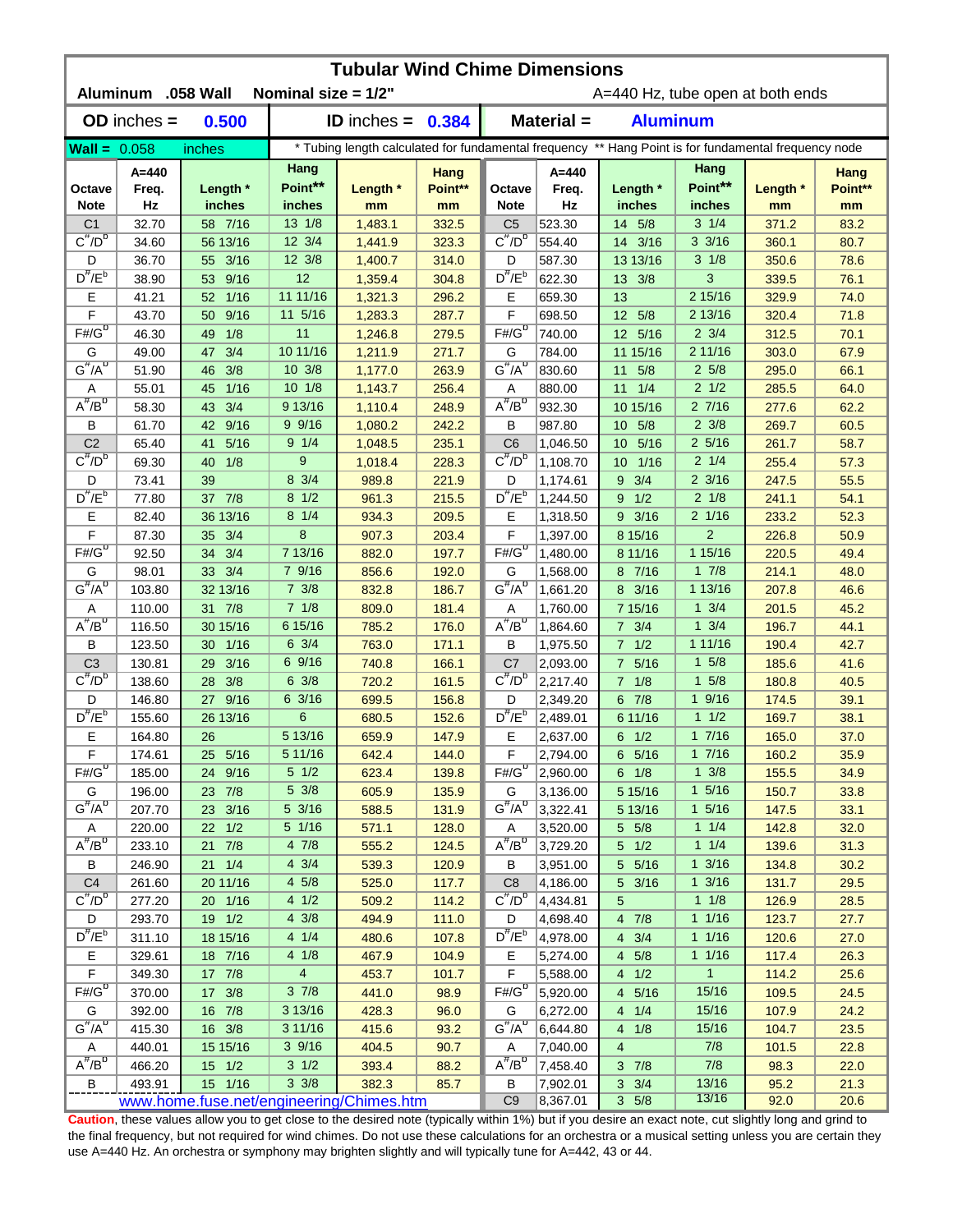| <b>Tubular Wind Chime Dimensions</b><br>Aluminum .058 Wall<br>Nominal size $= 3/4"$<br>A=440 Hz, tube open at both ends |                 |                        |                  |                     |                 |                                     |                                                                                                      |                    |                         |                |                 |  |  |
|-------------------------------------------------------------------------------------------------------------------------|-----------------|------------------------|------------------|---------------------|-----------------|-------------------------------------|------------------------------------------------------------------------------------------------------|--------------------|-------------------------|----------------|-----------------|--|--|
|                                                                                                                         | $OD$ inches $=$ | 0.750                  |                  | ID inches = $0.634$ |                 | Material =<br><b>Aluminum</b>       |                                                                                                      |                    |                         |                |                 |  |  |
| $Wall = 0.058$                                                                                                          |                 | inches                 |                  |                     |                 |                                     | * Tubing length calculated for fundamental frequency ** Hang Point is for fundamental frequency node |                    |                         |                |                 |  |  |
|                                                                                                                         |                 |                        | Hang             |                     |                 |                                     |                                                                                                      | Hang               |                         |                |                 |  |  |
| Octave                                                                                                                  | A=440<br>Freq.  | Length *               | Point**          | Length *            | Hang<br>Point** | Octave                              | $A=440$<br>Freq.                                                                                     | Length *           | Point**                 | Length *       | Hang<br>Point** |  |  |
| <b>Note</b>                                                                                                             | Hz              | inches                 | inches<br>16 3/8 | mm                  | mm              | <b>Note</b>                         | Hz                                                                                                   | inches             | inches<br>4 1/16        | mm             | mm              |  |  |
| C <sub>1</sub><br>$C^{\#}/D^b$                                                                                          | 32.70<br>34.60  | 72 15/16<br>70 7/8     | 15 7/8           | 1,851.2<br>1,798.8  | 415.0<br>403.3  | C <sub>5</sub><br>$C^{\#}/D^D$      | 523.30<br>554.40                                                                                     | 18 1/4<br>17 11/16 | 3 15/16                 | 463.2<br>448.9 | 103.8<br>100.6  |  |  |
| D                                                                                                                       | 36.70           | 7/8<br>68              | 15 7/16          | 1,748.0             | 391.9           | D                                   | 587.30                                                                                               | 17 3/16            | 37/8                    | 436.2          | 97.8            |  |  |
| $D^{\#}/E^b$                                                                                                            | 38.90           | 7/8<br>66              | 15               | 1,697.3             | 380.5           | $D^{\prime\prime}/E^b$              | 622.30                                                                                               | 3/4<br>16          | $3 \frac{3}{4}$         | 425.1          | 95.3            |  |  |
| Ε                                                                                                                       | 41.21           | 65                     | 14 9/16          | 1,649.7             | 369.9           | Ε                                   | 659.30                                                                                               | 1/4<br>16          | 35/8                    | 412.4          | 92.5            |  |  |
| F                                                                                                                       | 43.70           | $1/16$<br>63           | 14 1/8           | 1,600.5             | 358.8           | F                                   | 698.50                                                                                               | 3/4<br>15          | $3 \frac{1}{2}$         | 399.7          | 89.6            |  |  |
| $F# / G^D$                                                                                                              | 46.30           | 5/16<br>61             | 13 3/4           | 1,556.1             | 348.9           | $F#/\overline{G}^D$                 | 740.00                                                                                               | 5/16<br>15         | 37/16                   | 388.6          | 87.1            |  |  |
| G                                                                                                                       | 49.00           | 9/16<br>59             | 13 3/8           | 1,511.7             | 338.9           | G                                   | 784.00                                                                                               | 7/8<br>14          | 35/16                   | 377.5          | 84.6            |  |  |
| $G^{\#}/A^D$                                                                                                            | 51.90           | 7/8<br>57              | 13               | 1,468.9             | 329.3           | $G^H/A^D$                           | 830.60                                                                                               | 1/2<br>14          | $3 \t1/4$               | 368.0          | 82.5            |  |  |
| Α                                                                                                                       | 55.01           | 1/4<br>56              | 12 5/8           | 1,427.6             | 320.1           | Α                                   | 880.00                                                                                               | 1/16<br>14         | $3 \frac{1}{8}$         | 356.9          | 80.0            |  |  |
| $A^{\#}/B^{\circ}$                                                                                                      | 58.30           | 5/8<br>54              | $12 \frac{1}{4}$ | 1,386.4             | 310.8           | $A^H/B^D$                           | 932.30                                                                                               | 13 11/16           | $3 \frac{1}{16}$        | 347.4          | 77.9            |  |  |
| В                                                                                                                       | 61.70           | 1/8<br>53              | 11 15/16         | 1,348.3             | 302.3           | B                                   | 987.80                                                                                               | 13 1/4             | 3                       | 336.3          | 75.4            |  |  |
| C <sub>2</sub>                                                                                                          | 65.40           | 9/16<br>51             | 11 9/16          | 1,308.7             | 293.4           | C <sub>6</sub>                      | 1,046.50                                                                                             | 12 7/8             | $2 \t7/8$               | 326.8          | 73.3            |  |  |
| $C^{\prime\prime}/D^D$                                                                                                  | 69.30           | 50 1/8                 | $11 \t1/4$       | 1,272.2             | 285.2           | $\overline{C''}/D^D$                | 1,108.70                                                                                             | $12 \t1/2$         | 2 13/16                 | 317.3          | 71.1            |  |  |
| D                                                                                                                       | 73.41           | 48 11/16               | 10 15/16         | 1,235.7             | 277.0           | D                                   | 1,174.61                                                                                             | 12 3/16            | $2 \frac{3}{4}$         | 309.3          | 69.3            |  |  |
| $D^{\pi}/E^b$                                                                                                           | 77.80           | 5/16<br>47             | 10 5/8           | 1,200.8             | 269.2           | $D^{\pi}/E^b$                       | 1,244.50                                                                                             | 11 13/16           | 25/8                    | 299.8          | 67.2            |  |  |
| Е                                                                                                                       | 82.40           | 45 15/16               | 10 5/16          | 1,165.9             | 261.4           | Е                                   | 1,318.50                                                                                             | 11<br>1/2          | 29/16                   | 291.9          | 65.4            |  |  |
| F                                                                                                                       | 87.30           | 44<br>5/8              | 10               | 1,132.6             | 253.9           | F                                   | 1,397.00                                                                                             | 3/16<br>11         | $2 \frac{1}{2}$         | 283.9          | 63.7            |  |  |
| $F# / G^D$                                                                                                              | 92.50           | 3/8<br>43              | $9 \frac{3}{4}$  | 1,100.9             | 246.8           | $F# / G^D$                          | 1,480.00                                                                                             | 10 13/16           | 27/16                   | 274.4          | 61.5            |  |  |
| G                                                                                                                       | 98.01           | 1/8<br>42              | 97/16            | 1,069.1             | 239.7           | G                                   | 1,568.00                                                                                             | 10 9/16            | $2 \frac{3}{8}$         | 268.1          | 60.1            |  |  |
| $G^{\#}/A^D$                                                                                                            | 103.80          | 40 15/16               | $9 \frac{3}{16}$ | 1,039.0             | 232.9           | $G^{\#}/A^D$                        | 1,661.20                                                                                             | $10 \t1/4$         | $2\;5/16$               | 260.1          | 58.3            |  |  |
| Α                                                                                                                       | 110.00          | 3/4<br>39              | 8 15/16          | 1,008.9             | 226.2           | Α                                   | 1,760.00                                                                                             | 9 15/16            | $2 \frac{1}{4}$         | 252.2          | 56.5            |  |  |
| $A^H/B^D$                                                                                                               | 116.50          | 5/8<br>38              | 8 11/16          | 980.3               | 219.8           | $A^{\#}/B^D$                        | 1,864.60                                                                                             | 9 11/16            | $2 \frac{3}{16}$        | 245.9          | 55.1            |  |  |
| B                                                                                                                       | 123.50          | 1/2<br>37 <sup>2</sup> | 8 7/16           | 951.8               | 213.4           | B                                   | 1,975.50                                                                                             | $9 \t3/8$          | $2 \frac{1}{8}$         | 237.9          | 53.3            |  |  |
| C <sub>3</sub>                                                                                                          | 130.81          | 7/16<br>36             | 8 3/16           | 924.8               | 207.3           | C <sub>7</sub>                      | 2,093.00                                                                                             | 9 1/8              | $2 \frac{1}{16}$        | 231.6          | 51.9            |  |  |
| $C^{\#}/D^b$                                                                                                            | 138.60          | 35 7/16                | 7 15/16          | 899.4               | 201.6           | $C^{\prime\prime}/D^{\prime\prime}$ | 2,217.40                                                                                             | 8 7/8              | $\overline{2}$          | 225.2          | 50.5            |  |  |
| D                                                                                                                       | 146.80          | 34 7/16                | $7 \frac{3}{4}$  | 874.0               | 196.0           | D                                   | 2,349.20                                                                                             | 8 5/8              | 1 15/16                 | 218.9          | 49.1            |  |  |
| $D^{\#}/E^b$                                                                                                            | 155.60          | 7/16<br>33             | 71/2             | 848.6               | 190.3           | $D^{\#}/E^b$                        | 2,489.01                                                                                             | 8 3/8              | 17/8                    | 212.6          | 47.7            |  |  |
| Е                                                                                                                       | 164.80          | 32 1/2                 | 7 5/16           | 824.9               | 184.9           | Е                                   | 2,637.00                                                                                             | $8 \t1/8$          | 1 13/16                 | 206.2          | 46.2            |  |  |
| F                                                                                                                       | 174.61          | 31 9/16                | 7 1/16           | 801.1               | 179.6           | F                                   | 2,794.00                                                                                             | 7 7/8              | $1 \t3/4$               | 199.9          | 44.8            |  |  |
| $F# / G^D$                                                                                                              | 185.00          | 30 11/16               | 67/8             | 778.8               | 174.6           | $F#/G^D$                            | 2,960.00                                                                                             | 7 11/16            | $1 \frac{3}{4}$         | 195.1          | 43.7            |  |  |
| G                                                                                                                       | 196.00          | 29 13/16               | 6 11/16          | 756.6               | 169.6           | G                                   | 3,136.00                                                                                             | 7 7/16             | 1 11/16                 | 188.8          | 42.3            |  |  |
| $G^{\#}/A^D$                                                                                                            | 207.70          | 28 15/16               | $6 \frac{1}{2}$  | 734.4               | 164.7           | $G^H/A^D$                           | 3,322.41                                                                                             | 7 1/4              | $1 \t5/8$               | 184.0          | 41.3            |  |  |
| A                                                                                                                       | 220.00          | 28 1/8                 | 6 5/16           | 713.8               | 160.0           | Α                                   | 3,520.00                                                                                             | $\overline{7}$     | $1 \frac{9}{16}$        | 177.7          | 39.8            |  |  |
| $A^{\#}/B^D$                                                                                                            | 233.10          | 27 5/16                | $6 \t1/8$        | 693.2               | 155.4           | $A^{\#}/B^D$                        | 3,729.20                                                                                             | 6 13/16            | 11/2                    | 172.9          | 38.8            |  |  |
| В                                                                                                                       | 246.90          | 26 9/16                | 5 15/16          | 674.2               | 151.1           | B                                   | 3,951.00                                                                                             | $6\quad 5/8$       | 11/2                    | 168.1          | 37.7            |  |  |
| C <sub>4</sub>                                                                                                          | 261.60          | 25 13/16               | 5 13/16          | 655.1               | 146.9           | C <sub>8</sub>                      | 4,186.00                                                                                             | 6 7/16             | 17/16                   | 163.4          | 36.6            |  |  |
| $C^{\frac{\pi}{}}/D^b$                                                                                                  | 277.20          | 25 1/16                | $5 \frac{5}{8}$  | 636.1               | 142.6           | $C^{\prime\prime}/D^b$              | 4,434.81                                                                                             | $6 \t1/4$          | $1 \frac{3}{8}$         | 158.6          | 35.6            |  |  |
| D                                                                                                                       | 293.70          | 24 5/16                | 5 7/16           | 617.1               | 138.3           | D                                   | 4,698.40                                                                                             | 6 1/16             | $1 \frac{3}{8}$         | 153.9          | 34.5            |  |  |
| $D^{\#}/E^b$                                                                                                            | 311.10          | 23 5/8                 | 5 5/16           | 599.6               | 134.4           | $D^{\pi}/E^b$                       | 4,978.00                                                                                             | 5 15/16            | $1 \t5/16$              | 150.7          | 33.8            |  |  |
| Е                                                                                                                       | 329.61          | 23                     | 5 3/16           | 583.7               | 130.9           | Е                                   | 5,274.00                                                                                             | $5 \frac{3}{4}$    | $1 \frac{5}{16}$        | 145.9          | 32.7            |  |  |
| $\mathsf F$                                                                                                             | 349.30          | 22 5/16                | $5\phantom{.0}$  | 566.3               | 127.0           | F                                   | 5,588.00                                                                                             | 5 9/16             | $1 \t1/4$               | 141.2          | 31.7            |  |  |
| $F# / G^D$                                                                                                              | 370.00          | 21 11/16               | 47/8             | 550.4               | 123.4           | $F# / G^D$                          | 5,920.00                                                                                             | 5 7/16             | $1 \t1/4$               | 138.0          | 30.9            |  |  |
| G                                                                                                                       | 392.00          | 21 1/16                | $4 \frac{3}{4}$  | 534.6               | 119.8           | G                                   | 6,272.00                                                                                             | $5 \t1/4$          | $1 \frac{3}{16}$        | 133.2          | 29.9            |  |  |
| $G^{\#}/A^D$                                                                                                            | 415.30          | 20 7/16                | 4 9/16           | 518.7               | 116.3           | $G^H/A^D$                           | 6,644.80                                                                                             | $5 \t1/8$          | $1 \t1/8$               | 130.1          | 29.2            |  |  |
| Α                                                                                                                       | 440.01          | 19 7/8                 | 4 7/16           | 504.4               | 113.1           | A                                   | 7,040.00                                                                                             | 5                  | $1 \t1/8$               | 126.9          | 28.5            |  |  |
| $\overline{A^{\#}/B^{\sigma}}$                                                                                          | 466.20          | 19 5/16                | 4 5/16           | 490.2               | 109.9           | $A^H/B^D$                           | 7,458.40                                                                                             | 4 13/16            | $1 \t1/16$              | 122.1          | 27.4            |  |  |
| В                                                                                                                       | 493.91          | 18 3/4                 | 4 3/16           | 475.9               | 106.7           | B<br>C <sub>9</sub>                 | 7,902.01                                                                                             | 4 11/16            | 11/16<br>$\overline{1}$ | 119.0          | 26.7            |  |  |
| www.home.fuse.net/engineering/Chimes.htm                                                                                |                 |                        |                  |                     |                 |                                     | 8,367.01                                                                                             | 4 9/16             |                         | 115.8          | 26.0            |  |  |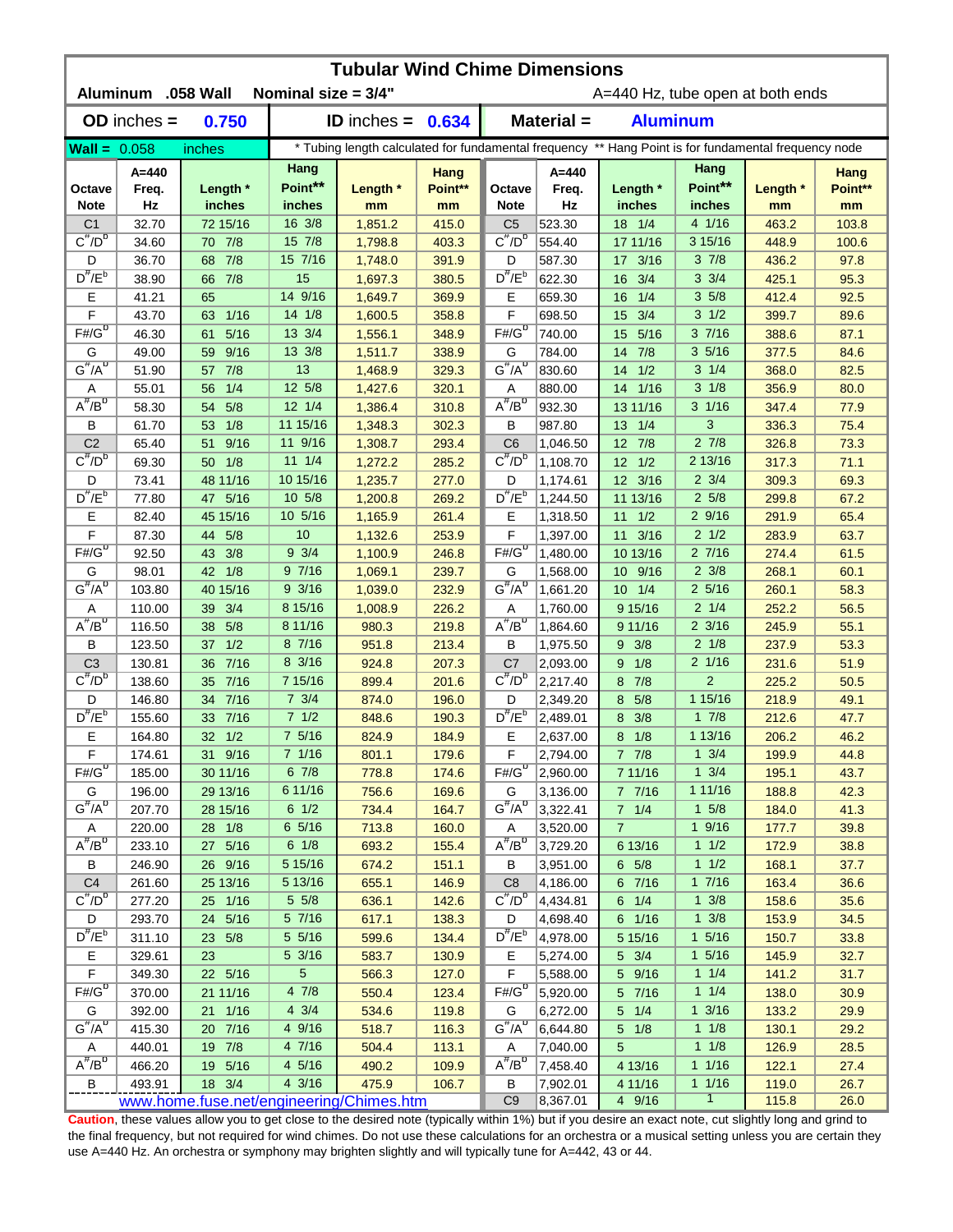| <b>Tubular Wind Chime Dimensions</b><br>Aluminum .058 Wall<br>Nominal size = 1.0"<br>A=440 Hz, tube open at both ends |                 |                          |                  |                     |                |                                                                                                      |                      |                         |                               |                |              |  |  |
|-----------------------------------------------------------------------------------------------------------------------|-----------------|--------------------------|------------------|---------------------|----------------|------------------------------------------------------------------------------------------------------|----------------------|-------------------------|-------------------------------|----------------|--------------|--|--|
|                                                                                                                       | $OD$ inches $=$ | 1.000                    |                  | ID inches = $0.884$ |                | Material =<br><b>Aluminum</b>                                                                        |                      |                         |                               |                |              |  |  |
| Wall = $0.058$                                                                                                        |                 | inches                   |                  |                     |                | * Tubing length calculated for fundamental frequency ** Hang Point is for fundamental frequency node |                      |                         |                               |                |              |  |  |
|                                                                                                                       | A=440           |                          | Hang             |                     | Hang           |                                                                                                      | $A = 440$            |                         | Hang                          |                | Hang         |  |  |
| Octave                                                                                                                | Freq.           | Length *                 | Point**          | Length *            | Point**        | Octave                                                                                               | Freq.                | Length *                | Point**                       | Length *       | Point**      |  |  |
| <b>Note</b>                                                                                                           | Hz              | inches                   | inches           | mm                  | mm             | <b>Note</b>                                                                                          | Hz                   | inches                  | inches                        | mm             | mm           |  |  |
| C <sub>1</sub>                                                                                                        | 32.70           | 85                       | 19 1/16          | 2,157.3             | 483.7          | C <sub>5</sub>                                                                                       | 523.30               | $21 \t1/4$              | $4 \frac{3}{4}$               | 539.3          | 120.9        |  |  |
| $C^{\#}/D^b$                                                                                                          | 34.60           | 82 11/16                 | 18 9/16          | 2,098.6             | 470.5          | $C^{\#}/D^D$                                                                                         | 554.40               | 5/8<br>20               | 4 5/8                         | 523.5          | 117.4        |  |  |
| D                                                                                                                     | 36.70           | 80 1/4                   | 18               | 2,036.7             | 456.6          | D                                                                                                    | 587.30               | 1/16<br>20              | 41/2                          | 509.2          | 114.2        |  |  |
| $D^{\#}/E^b$                                                                                                          | 38.90           | 77 15/16                 | $17 \frac{1}{2}$ | 1,978.1             | 443.5          | $D^{\#}/E^b$                                                                                         | 622.30               | 1/2<br>19               | $4 \frac{3}{8}$               | 494.9          | 111.0        |  |  |
| Ε                                                                                                                     | 41.21           | 75 3/4                   | 17               | 1,922.5             | 431.0          | Е                                                                                                    | 659.30               | 18 15/16                | 4 1/4                         | 480.6          | 107.8        |  |  |
| F                                                                                                                     | 43.70           | 73 9/16                  | 16 1/2           | 1,867.0             | 418.6          | F                                                                                                    | 698.50               | 18<br>3/8               | 4 1/8                         | 466.4          | 104.6        |  |  |
| $F# / G^D$                                                                                                            | 46.30           | $7/16$<br>71             | 16               | 1,813.1             | 406.5          | $F#/\overline{G}^D$                                                                                  | 740.00               | 7/8<br>17               | $\overline{4}$                | 453.7          | 101.7        |  |  |
| G                                                                                                                     | 49.00           | $7/16$<br>69             | 15 9/16          | 1,762.3             | 395.1          | G                                                                                                    | 784.00               | 3/8<br>17               | $3 \frac{7}{8}$               | 441.0          | 98.9         |  |  |
| $G^{\#}/A^D$                                                                                                          | 51.90           | 1/2<br>67                | $15 \t1/8$       | 1,713.2             | 384.1          | $G^H/A^D$                                                                                            | 830.60               | 7/8<br>16               | 3 13/16                       | 428.3          | 96.0         |  |  |
| Α                                                                                                                     | 55.01           | 65 9/16                  | 14 11/16         | 1,664.0             | 373.1          | Α                                                                                                    | 880.00               | 3/8<br>16               | 3 11/16                       | 415.6          | 93.2         |  |  |
| $A^{\#}/B^D$                                                                                                          | 58.30           | 63 11/16                 | 14 1/4           | 1,616.4             | 362.4          | $A^H/B^D$                                                                                            | 932.30               | 15 15/16                | 39/16                         | 404.5          | 90.7         |  |  |
| В                                                                                                                     | 61.70           | 7/8<br>61                | 13 7/8           | 1,570.4             | 352.1          | B                                                                                                    | 987.80               | 1/2<br>15               | $3 \frac{1}{2}$               | 393.4          | 88.2         |  |  |
| C <sub>2</sub>                                                                                                        | 65.40           | 1/8<br>60                | 13 1/2           | 1,526.0             | 342.1          | C <sub>6</sub>                                                                                       | 1,046.50             | 15                      | $3 \frac{3}{8}$               | 380.7          | 85.4         |  |  |
| $C^{\#}/D^D$                                                                                                          | 69.30           | 7/16<br>58               | 13 1/8           | 1,483.1             | 332.5          | $C^{\prime\prime}/D^D$                                                                               | 1,108.70             | 5/8<br>14               | $3 \t1/4$                     | 371.2          | 83.2         |  |  |
| D<br>$D^{\frac{\pi}{}}/E^b$                                                                                           | 73.41           | 3/4<br>56                | 12 3/4           | 1,440.3             | 322.9          | D<br>$D^{\pi}/E^b$                                                                                   | 1,174.61             | 14<br>3/16              | $3 \frac{3}{16}$              | 360.1          | 80.7         |  |  |
|                                                                                                                       | 77.80           | 1/8<br>55                | 12 3/8<br>12     | 1,399.1             | 313.7          |                                                                                                      | 1,244.50             | 13 13/16                | $3 \frac{1}{8}$<br>3          | 350.6          | 78.6         |  |  |
| Е<br>F                                                                                                                | 82.40<br>87.30  | 9/16<br>53<br>1/16<br>52 | 11 11/16         | 1,359.4<br>1,321.3  | 304.8<br>296.2 | Е<br>F                                                                                               | 1,318.50<br>1,397.00 | 13 3/8<br>13            | 2 15/16                       | 339.5<br>329.9 | 76.1<br>74.0 |  |  |
| $F# / G^D$                                                                                                            | 92.50           | 9/16<br>50               | 11 5/16          | 1,283.3             | 287.7          | $F# / G^D$                                                                                           | 1,480.00             | 12 5/8                  | 2 13/16                       | 320.4          | 71.8         |  |  |
| G                                                                                                                     | 98.01           | 1/8<br>49                | 11               | 1,246.8             | 279.5          | G                                                                                                    | 1,568.00             | $12 \t1/4$              | $2 \frac{3}{4}$               | 310.9          | 69.7         |  |  |
| $G^{\#}/A^D$                                                                                                          | 103.80          | 3/4<br>47                | 10 11/16         | 1,211.9             | 271.7          | $G^{\#}/A^D$                                                                                         | 1,661.20             | 11 15/16                | 2 11/16                       | 303.0          | 67.9         |  |  |
| Α                                                                                                                     | 110.00          | 3/8<br>46                | 10 3/8           | 1,177.0             | 263.9          | Α                                                                                                    | 1,760.00             | 9/16<br>11              | 29/16                         | 293.5          | 65.8         |  |  |
| $A^{\#}/B^{\sigma}$                                                                                                   | 116.50          | 1/16<br>45               | 101/8            | 1,143.7             | 256.4          | $A^H/B^D$                                                                                            | 1,864.60             | $11 \t1/4$              | $2 \frac{1}{2}$               | 285.5          | 64.0         |  |  |
| B                                                                                                                     | 123.50          | 3/4<br>43                | 9 13/16          | 1,110.4             | 248.9          | В                                                                                                    | 1,975.50             | 10 15/16                | 27/16                         | 277.6          | 62.2         |  |  |
| C <sub>3</sub>                                                                                                        | 130.81          | 1/2<br>42                | $9 \frac{1}{2}$  | 1,078.7             | 241.8          | C <sub>7</sub>                                                                                       | 2,093.00             | 10 5/8                  | $2 \frac{3}{8}$               | 269.7          | 60.5         |  |  |
| $C^{\#}/D^b$                                                                                                          | 138.60          | 5/16<br>41               | $9 \t1/4$        | 1,048.5             | 235.1          | $C^{\#}/D^D$                                                                                         | 2,217.40             | 10 5/16                 | $2\;5/16$                     | 261.7          | 58.7         |  |  |
| D                                                                                                                     | 146.80          | 40<br>1/8                | 9                | 1,018.4             | 228.3          | D                                                                                                    | 2,349.20             | 1/16<br>10 <sup>°</sup> | $2 \frac{1}{4}$               | 255.4          | 57.3         |  |  |
| $D^{\#}/E^b$                                                                                                          | 155.60          | 39                       | 8 3/4            | 989.8               | 221.9          | $D^{\#}/E^b$                                                                                         | 2,489.01             | $9 \t3/4$               | $2 \frac{3}{16}$              | 247.5          | 55.5         |  |  |
| Е                                                                                                                     | 164.80          | 37 7/8                   | $8 \frac{1}{2}$  | 961.3               | 215.5          | Е                                                                                                    | 2,637.00             | 9 7/16                  | $2 \frac{1}{8}$               | 239.5          | 53.7         |  |  |
| F                                                                                                                     | 174.61          | 36 13/16                 | $8 \t1/4$        | 934.3               | 209.5          | F                                                                                                    | 2,794.00             | 9 3/16                  | $2 \frac{1}{16}$              | 233.2          | 52.3         |  |  |
| $F#/\overline{G}^{\sigma}$                                                                                            | 185.00          | 35 3/4                   | 8                | 907.3               | 203.4          | $F#/\overline{G}^{\mathbb{D}}$                                                                       | 2,960.00             | 8 15/16                 | $\overline{c}$                | 226.8          | 50.9         |  |  |
| G                                                                                                                     | 196.00          | 34 3/4                   | 7 13/16          | 882.0               | 197.7          | G                                                                                                    | 3,136.00             | 8 11/16                 | 1 15/16                       | 220.5          | 49.4         |  |  |
| $G^{\#}/A^D$                                                                                                          | 207.70          | 33 3/4                   | 7 9/16           | 856.6               | 192.0          | $G^H/A^D$                                                                                            | 3,322.41             | 8 7/16                  | $1 \t7/8$                     | 214.1          | 48.0         |  |  |
| A                                                                                                                     | 220.00          | 32 13/16                 | $7 \frac{3}{8}$  | 832.8               | 186.7          | Α                                                                                                    | 3,520.00             | 8 3/16                  | 1 13/16                       | 207.8          | 46.6         |  |  |
| $A^{\#}/B^D$                                                                                                          | 233.10          | 31 7/8                   | $7 \t1/8$        | 809.0               | 181.4          | $A^H/B^D$                                                                                            | 3,729.20             | 7 15/16                 | $1 \frac{3}{4}$               | 201.5          | 45.2         |  |  |
| В                                                                                                                     | 246.90          | 30 15/16                 | 6 15/16          | 785.2               | 176.0          | В                                                                                                    | 3,951.00             | $7 \frac{3}{4}$         | $1 \frac{3}{4}$               | 196.7          | 44.1         |  |  |
| C <sub>4</sub>                                                                                                        | 261.60          | 30 1/16                  | $6 \frac{3}{4}$  | 763.0               | 171.1          | C <sub>8</sub>                                                                                       | 4,186.00             | $7 1/2$                 | 1 11/16                       | 190.4          | 42.7         |  |  |
| $C^{\overline{n}}/D^b$                                                                                                | 277.20          | 29 3/16                  | 6 9/16           | 740.8               | 166.1          | $C^{\#}/D^b$                                                                                         | 4,434.81             | 7 5/16                  | $1 \t5/8$                     | 185.6          | 41.6         |  |  |
| D                                                                                                                     | 293.70          | 28 3/8                   | $6 \frac{3}{8}$  | 720.2               | 161.5          | D                                                                                                    | 4,698.40             | 7 1/16                  | 19/16                         | 179.2          | 40.2         |  |  |
| $D^{\#}/E^b$                                                                                                          | 311.10          | 27 9/16                  | 63/16            | 699.5               | 156.8          | $D^{\pi}/E^b$                                                                                        | 4,978.00             | $6 \t7/8$               | 19/16                         | 174.5          | 39.1         |  |  |
| Е                                                                                                                     | 329.61          | 26 13/16                 | 6                | 680.5               | 152.6          | Е                                                                                                    | 5,274.00             | 6 11/16                 | 11/2                          | 169.7          | 38.1         |  |  |
| F                                                                                                                     | 349.30          | 26                       | 5 13/16          | 659.9               | 147.9          | F                                                                                                    | 5,588.00             | $6 \t1/2$               | 17/16                         | 165.0          | 37.0         |  |  |
| $F#/\overline{G}^D$                                                                                                   | 370.00          | 25 1/4                   | 5 11/16          | 640.8               | 143.7          | $F# / G^D$                                                                                           | 5,920.00             | 6 5/16                  | 17/16                         | 160.2          | 35.9         |  |  |
| G                                                                                                                     | 392.00          | 24 9/16                  | $5\quad1/2$      | 623.4               | 139.8          | G                                                                                                    | 6,272.00             | $6 \t1/8$               | $1 \frac{3}{8}$               | 155.5          | 34.9         |  |  |
| $G^{\#}/A^D$                                                                                                          | 415.30          | 23 7/8                   | $5 \frac{3}{8}$  | 605.9               | 135.9          | $G^{\#}/A^D$                                                                                         | 6,644.80             | 5 15/16                 | $1 \frac{5}{16}$              | 150.7          | 33.8         |  |  |
| Α                                                                                                                     | 440.01          | 23 3/16                  | 5 3/16           | 588.5               | 131.9          | Α                                                                                                    | 7,040.00             | 5 13/16                 | $1 \frac{5}{16}$              | 147.5          | 33.1         |  |  |
| $\overline{A^{\#}/B^{\sigma}}$                                                                                        | 466.20          | 22 1/2                   | 5 1/16           | 571.1               | 128.0          | $A^H/B^D$                                                                                            | 7,458.40             | $5 \t5/8$               | $1 \t1/4$                     | 142.8          | 32.0         |  |  |
| В                                                                                                                     | 493.91          | 21 7/8                   | 47/8             | 555.2               | 124.5          | В                                                                                                    | 7,902.01             | $5 \quad 1/2$           | $1 \t1/4$<br>$1 \frac{3}{16}$ | 139.6          | 31.3         |  |  |
| www.home.fuse.net/engineering/Chimes.htm                                                                              |                 |                          |                  |                     |                | C <sub>9</sub>                                                                                       | 8,367.01             | 5 5/16                  |                               | 134.8          | 30.2         |  |  |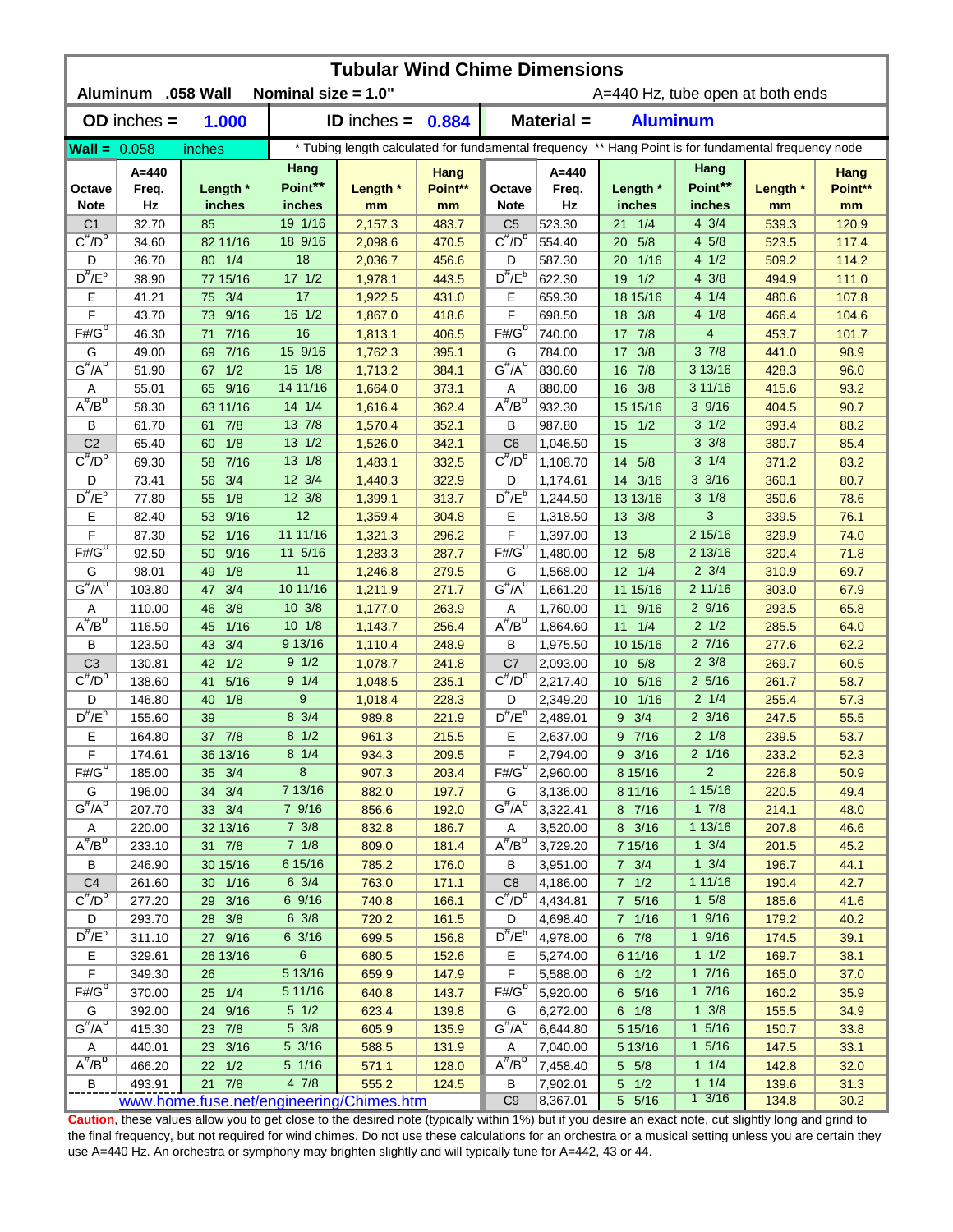| Aluminum .058 Wall<br>Nominal size = $11/4$ "<br>Material =<br>1.250<br><b>Aluminum</b><br>$OD$ inches $=$<br><b>ID</b> inches $=$<br>1.134<br>* Tubing length calculated for fundamental frequency ** Hang Point is for fundamental frequency node<br><b>Wall = <math>0.058</math></b><br>inches<br>Hang<br>Hang<br>$A = 440$<br>$A = 440$<br>Hang<br>Hang<br>Point**<br>Point**<br>Length *<br>Point**<br>Length *<br>Point**<br>Length *<br>Freq.<br>Freq.<br>Length *<br>Octave<br>Octave<br><b>Note</b><br>Hz<br>inches<br>inches<br>Hz<br>inches<br>inches<br><b>Note</b><br>mm<br>mm<br>mm<br>mm<br>21 7/16<br>5 3/8<br>32.70<br>95 5/8<br>2,427.0<br>523.30<br>23 7/8<br>C <sub>1</sub><br>544.1<br>C <sub>5</sub><br>605.9<br>135.9<br>$C^{\overline{n}}/D^b$<br>$C^{\#}/D^D$<br>92 15/16<br>20 13/16<br>528.8<br>554.40<br>23 1/4<br>$5 \frac{3}{16}$<br>132.3<br>34.60<br>2,358.8<br>590.1<br>5 1/16<br>20 1/4<br>90 1/4<br>22 9/16<br>D<br>36.70<br>2,290.5<br>513.5<br>D<br>587.30<br>572.6<br>128.4<br>$D^{\#}/E^b$<br>$D^{\prime\prime}/E^b$<br>19 11/16<br>4 15/16<br>87 11/16<br>622.30<br>21 15/16<br>2,225.5<br>499.0<br>556.8<br>124.8<br>38.90<br>19 1/8<br>$4 \frac{3}{4}$<br>Ε<br>Ε<br>85 3/16<br>2,162.1<br>484.7<br>659.30<br>21 5/16<br>540.9<br>121.3<br>41.21<br>F<br>18 9/16<br>F<br>4 5/8<br>82 11/16<br>470.5<br>20 11/16<br>525.0<br>117.7<br>43.70<br>2,098.6<br>698.50<br>$F# / G^D$<br>$F# / G^D$<br>18<br>80 3/8<br>457.3<br>740.00<br>41/2<br>114.5<br>46.30<br>2,039.9<br>20<br>1/8<br>510.8<br>$17 \frac{1}{2}$<br>4 3/8<br>1/8<br>444.5<br>G<br>1/2<br>111.0<br>G<br>49.00<br>78<br>1,982.8<br>784.00<br>19<br>494.9<br>$G^{\#}/A^{\sigma}$<br>$G^H/A^D$<br>17<br>4 1/4<br>7/8<br>19<br>51.90<br>75<br>1,925.7<br>431.7<br>830.60<br>482.2<br>108.1<br>3/4<br>16 9/16<br>41/8<br>18 7/16<br>55.01<br>73<br>1,871.8<br>419.7<br>880.00<br>467.9<br>104.9<br>Α<br>Α<br>$A^H/B^D$<br>$A^{\overline{n}}/B^D$<br>16 1/16<br>5/8<br>4<br>407.6<br>932.30<br>17 15/16<br>58.30<br>71<br>1,817.8<br>455.3<br>102.1<br>15 5/8<br>37/8<br>5/8<br>396.2<br>987.80<br>17<br>3/8<br>98.9<br>В<br>61.70<br>69<br>1,767.1<br>В<br>441.0<br>5/8<br>15 3/16<br>16 7/8<br>C <sub>2</sub><br>C <sub>6</sub><br>3 13/16<br>65.40<br>67<br>1,716.3<br>384.8<br>1,046.50<br>428.3<br>96.0<br>$C^{\prime\prime}/D^D$<br>$C^{\prime\prime}/D^D$<br>14 3/4<br>3 11/16<br>65 11/16<br>1,108.70<br>16 7/16<br>69.30<br>1,667.1<br>373.8<br>417.2<br>93.5<br>14 5/16<br>363.1<br>39/16<br>90.7<br>D<br>73.41<br>63 13/16<br>1,619.6<br>D<br>1,174.61<br>15 15/16<br>404.5<br>$D^{\pi}/E^b$<br>$D^{\pi}/E^b$<br>13 7/8<br>$3 \frac{1}{2}$<br>352.8<br>393.4<br>88.2<br>77.80<br>62<br>1,573.6<br>1,244.50<br>15<br>1/2<br>$3 \frac{3}{8}$<br>1/4<br>13 1/2<br>Е<br>Е<br>1/16<br>85.7<br>82.40<br>60<br>1,529.1<br>342.8<br>1,318.50<br>15<br>382.3<br>F<br>F<br>$3 \frac{1}{4}$<br>1/2<br>13 1/8<br>332.9<br>5/8<br>371.2<br>83.2<br>87.30<br>58<br>1,484.7<br>1,397.00<br>14<br>$F# / G^D$<br>$F# / G^D$<br>$3 \frac{3}{16}$<br>12 3/4<br>92.50<br>7/8<br>323.6<br>1,480.00<br>14 3/16<br>360.1<br>80.7<br>56<br>1,443.5<br>12 3/8<br>$3 \frac{1}{8}$<br>G<br>98.01<br>1/4<br>1,402.2<br>314.4<br>G<br>13 13/16<br>350.6<br>78.6<br>55<br>1,568.00<br>$G^{\#}/A^D$<br>$G^{\#}/A^D$<br>12 1/16<br>3<br>103.80<br>53 11/16<br>305.5<br>13 7/16<br>341.0<br>76.5<br>1,362.6<br>1,661.20<br>11 11/16<br>2 15/16<br>110.00<br>52 1/8<br>296.6<br>13 1/16<br>74.3<br>Α<br>1,322.9<br>Α<br>1,760.00<br>331.5<br>$A^{\#}/B^D$<br>$A^H/B^D$<br>11 3/8<br>$2 \t7/8$<br>116.50<br>50 11/16<br>288.4<br>12 11/16<br>72.2<br>1,286.4<br>1,864.60<br>322.0<br>11<br>$2 \frac{3}{4}$<br>123.50<br>49 3/16<br>279.9<br>B<br>12 5/16<br>70.1<br>в<br>1,248.4<br>1,975.50<br>312.5<br>10 3/4<br>2 11/16<br>C <sub>3</sub><br>130.81<br>47 13/16<br>272.1<br>C <sub>7</sub><br>2,093.00<br>11 15/16<br>303.0<br>67.9<br>1,213.5<br>$C^{\#}/D^D$<br>$C^{\prime\prime}/D^b$<br>138.60<br>46 7/16<br>10 7/16<br>264.2<br>2,217.40<br>11 5/8<br>25/8<br>1,178.6<br>295.0<br>66.1<br>$2 \frac{1}{2}$<br>45 1/8<br>$10 \t1/8$<br>D<br>146.80<br>1,145.3<br>256.8<br>D<br>2,349.20<br>$11 \t1/4$<br>285.5<br>64.0<br>$D^{\#}/E^b$<br>$D^{\#}/E^b$<br>9 13/16<br>27/16<br>43 13/16<br>10 15/16<br>155.60<br>1,112.0<br>249.3<br>2,489.01<br>277.6<br>62.2<br>Е<br>$9 \frac{9}{16}$<br>Е<br>$2 \frac{3}{8}$<br>1,080.2<br>242.2<br>2,637.00<br>10 5/8<br>269.7<br>60.5<br>164.80<br>42 9/16<br>$2\,5/16$<br>F<br>174.61<br>41 3/8<br>$9 \t1/4$<br>1,050.1<br>235.4<br>F<br>2,794.00<br>$10 \t3/8$<br>263.3<br>59.0<br>$F# / G^D$<br>$F#/G^D$<br>9<br>$2 \frac{1}{4}$<br>185.00<br>40 3/16<br>228.7<br>2,960.00<br>10 1/16<br>255.4<br>57.3<br>1,020.0<br>8 3/4<br>$9 \t3/4$<br>$2 \frac{3}{16}$<br>55.5<br>G<br>196.00<br>39 1/16<br>991.4<br>222.3<br>G<br>3,136.00<br>247.5<br>$G^{\#}/A^D$<br>$G^H/A^D$<br>$8 \frac{1}{2}$<br>$2 \frac{1}{8}$<br>207.70<br>54.1<br>37 15/16<br>962.9<br>215.9<br>3,322.41<br>$9 \t1/2$<br>241.1<br>36 7/8<br>$8 \t1/4$<br>$2 \frac{1}{16}$<br>52.3<br>220.00<br>935.9<br>209.8<br>3,520.00<br>$9 \frac{3}{16}$<br>233.2<br>A<br>A<br>$A^{\#}/B^D$<br>$A^{\overline{n}}/B^D$<br>8<br>$\overline{2}$<br>233.10<br>50.9<br>35 13/16<br>908.9<br>203.8<br>3,729.20<br>8 15/16<br>226.8<br>7 13/16<br>1 15/16<br>В<br>246.90<br>34 13/16<br>883.5<br>198.1<br>3,951.00<br>8 11/16<br>220.5<br>49.4<br>В<br>C <sub>4</sub><br>7 9/16<br>$1 \t7/8$<br>261.60<br>33 13/16<br>858.2<br>192.4<br>C <sub>8</sub><br>4,186.00<br>8 7/16<br>214.1<br>48.0<br>$C^{\frac{\pi}{}}/D^b$<br>$C^{\pi}/D^b$<br>$7 \frac{3}{8}$<br>1 13/16<br>32 13/16<br>4,434.81<br>8 3/16<br>277.20<br>832.8<br>186.7<br>207.8<br>46.6<br>$7 \t1/8$<br>31 7/8<br>1 13/16<br>D<br>293.70<br>809.0<br>181.4<br>4,698.40<br>8<br>203.0<br>45.5<br>D<br>$D^{\frac{\pi}{r}}/E^b$<br>$D^{\#}/E^b$<br>6 15/16<br>$1 \frac{3}{4}$<br>311.10<br>31<br>786.8<br>176.4<br> 4,978.00<br>$7 \frac{3}{4}$<br>196.7<br>44.1<br>$6 \frac{3}{4}$<br>1 11/16<br>Е<br>30 1/8<br>329.61<br>764.6<br>171.4<br>Е<br>5,274.00<br>$7 \t1/2$<br>190.4<br>42.7<br>F<br>6 9/16<br>F<br>$1 \t5/8$<br>29 1/4<br>41.6<br>349.30<br>742.4<br>166.4<br>5,588.00<br>7 5/16<br>185.6<br>$F# / G^D$<br>$F# / G^D$<br>$6 \frac{3}{8}$<br>370.00<br>5,920.00<br>$7 \t1/8$<br>$1 \t5/8$<br>40.5<br>28 7/16<br>721.7<br>161.8<br>180.8<br>6 3/16<br>19/16<br>G<br>392.00<br>27 5/8<br>157.2<br>G<br>6 7/8<br>39.1<br>701.1<br>6,272.00<br>174.5<br>$G^{\#}/A^D$<br>$G^H/A^D$<br>$6\phantom{.}6$<br>152.6<br>11/2<br>38.1<br>415.30<br>26 13/16<br>680.5<br>6,644.80<br>6 11/16<br>169.7<br>5 13/16<br>17/16<br>440.01<br>26 1/16<br>148.3<br>$6 \t1/2$<br>37.0<br>661.5<br>7,040.00<br>165.0<br>Α<br>Α<br>$A^{\#}/B^D$<br>$A^{\#}/B^{\sigma}$<br>17/16<br>5 11/16<br>25 5/16<br>144.0<br>6 5/16<br>35.9<br>466.20<br>642.4<br>7,458.40<br>160.2<br>$5 \frac{1}{2}$<br>$1 \frac{3}{8}$<br>493.91<br>24 5/8<br>34.9<br>В<br>625.0<br>140.1<br>B<br>7,902.01<br>$6 \t1/8$<br>155.5<br>$1 \frac{3}{8}$<br>www.home.fuse.net/engineering/Chimes.htm<br>C <sub>9</sub><br>8,367.01<br>6<br>152.3<br>34.1 | <b>Tubular Wind Chime Dimensions</b> |  |  |  |  |  |                                  |  |  |  |  |  |  |
|----------------------------------------------------------------------------------------------------------------------------------------------------------------------------------------------------------------------------------------------------------------------------------------------------------------------------------------------------------------------------------------------------------------------------------------------------------------------------------------------------------------------------------------------------------------------------------------------------------------------------------------------------------------------------------------------------------------------------------------------------------------------------------------------------------------------------------------------------------------------------------------------------------------------------------------------------------------------------------------------------------------------------------------------------------------------------------------------------------------------------------------------------------------------------------------------------------------------------------------------------------------------------------------------------------------------------------------------------------------------------------------------------------------------------------------------------------------------------------------------------------------------------------------------------------------------------------------------------------------------------------------------------------------------------------------------------------------------------------------------------------------------------------------------------------------------------------------------------------------------------------------------------------------------------------------------------------------------------------------------------------------------------------------------------------------------------------------------------------------------------------------------------------------------------------------------------------------------------------------------------------------------------------------------------------------------------------------------------------------------------------------------------------------------------------------------------------------------------------------------------------------------------------------------------------------------------------------------------------------------------------------------------------------------------------------------------------------------------------------------------------------------------------------------------------------------------------------------------------------------------------------------------------------------------------------------------------------------------------------------------------------------------------------------------------------------------------------------------------------------------------------------------------------------------------------------------------------------------------------------------------------------------------------------------------------------------------------------------------------------------------------------------------------------------------------------------------------------------------------------------------------------------------------------------------------------------------------------------------------------------------------------------------------------------------------------------------------------------------------------------------------------------------------------------------------------------------------------------------------------------------------------------------------------------------------------------------------------------------------------------------------------------------------------------------------------------------------------------------------------------------------------------------------------------------------------------------------------------------------------------------------------------------------------------------------------------------------------------------------------------------------------------------------------------------------------------------------------------------------------------------------------------------------------------------------------------------------------------------------------------------------------------------------------------------------------------------------------------------------------------------------------------------------------------------------------------------------------------------------------------------------------------------------------------------------------------------------------------------------------------------------------------------------------------------------------------------------------------------------------------------------------------------------------------------------------------------------------------------------------------------------------------------------------------------------------------------------------------------------------------------------------------------------------------------------------------------------------------------------------------------------------------------------------------------------------------------------------------------------------------------------------------------------------------------------------------------------------------------------------------------------------------------------------------------------------------------------------------------------------------------------------------------------------------------------------------------------------------------------------------------------------------------------------------------------------------------------------------------------------------------------------------------------------------------------------------------------------------------------------------------------------------------------------------------------------------------------------------------------------------------------------------------------------------------------------------------------------------------------------------------------------------------------------------------------------------------------------------------------------------------------------------------------------------------------------------------------------------------------------------------------------------------------------------------------------------------------------------------------------------------------------------------------------------------------------------------------------------------------------------------------------------------------------------------------------------------------------------------------------------------------------|--------------------------------------|--|--|--|--|--|----------------------------------|--|--|--|--|--|--|
|                                                                                                                                                                                                                                                                                                                                                                                                                                                                                                                                                                                                                                                                                                                                                                                                                                                                                                                                                                                                                                                                                                                                                                                                                                                                                                                                                                                                                                                                                                                                                                                                                                                                                                                                                                                                                                                                                                                                                                                                                                                                                                                                                                                                                                                                                                                                                                                                                                                                                                                                                                                                                                                                                                                                                                                                                                                                                                                                                                                                                                                                                                                                                                                                                                                                                                                                                                                                                                                                                                                                                                                                                                                                                                                                                                                                                                                                                                                                                                                                                                                                                                                                                                                                                                                                                                                                                                                                                                                                                                                                                                                                                                                                                                                                                                                                                                                                                                                                                                                                                                                                                                                                                                                                                                                                                                                                                                                                                                                                                                                                                                                                                                                                                                                                                                                                                                                                                                                                                                                                                                                                                                                                                                                                                                                                                                                                                                                                                                                                                                                                                                                                                                                                                                                                                                                                                                                                                                                                                                                                                                                                                                                                              |                                      |  |  |  |  |  | A=440 Hz, tube open at both ends |  |  |  |  |  |  |
|                                                                                                                                                                                                                                                                                                                                                                                                                                                                                                                                                                                                                                                                                                                                                                                                                                                                                                                                                                                                                                                                                                                                                                                                                                                                                                                                                                                                                                                                                                                                                                                                                                                                                                                                                                                                                                                                                                                                                                                                                                                                                                                                                                                                                                                                                                                                                                                                                                                                                                                                                                                                                                                                                                                                                                                                                                                                                                                                                                                                                                                                                                                                                                                                                                                                                                                                                                                                                                                                                                                                                                                                                                                                                                                                                                                                                                                                                                                                                                                                                                                                                                                                                                                                                                                                                                                                                                                                                                                                                                                                                                                                                                                                                                                                                                                                                                                                                                                                                                                                                                                                                                                                                                                                                                                                                                                                                                                                                                                                                                                                                                                                                                                                                                                                                                                                                                                                                                                                                                                                                                                                                                                                                                                                                                                                                                                                                                                                                                                                                                                                                                                                                                                                                                                                                                                                                                                                                                                                                                                                                                                                                                                                              |                                      |  |  |  |  |  |                                  |  |  |  |  |  |  |
|                                                                                                                                                                                                                                                                                                                                                                                                                                                                                                                                                                                                                                                                                                                                                                                                                                                                                                                                                                                                                                                                                                                                                                                                                                                                                                                                                                                                                                                                                                                                                                                                                                                                                                                                                                                                                                                                                                                                                                                                                                                                                                                                                                                                                                                                                                                                                                                                                                                                                                                                                                                                                                                                                                                                                                                                                                                                                                                                                                                                                                                                                                                                                                                                                                                                                                                                                                                                                                                                                                                                                                                                                                                                                                                                                                                                                                                                                                                                                                                                                                                                                                                                                                                                                                                                                                                                                                                                                                                                                                                                                                                                                                                                                                                                                                                                                                                                                                                                                                                                                                                                                                                                                                                                                                                                                                                                                                                                                                                                                                                                                                                                                                                                                                                                                                                                                                                                                                                                                                                                                                                                                                                                                                                                                                                                                                                                                                                                                                                                                                                                                                                                                                                                                                                                                                                                                                                                                                                                                                                                                                                                                                                                              |                                      |  |  |  |  |  |                                  |  |  |  |  |  |  |
|                                                                                                                                                                                                                                                                                                                                                                                                                                                                                                                                                                                                                                                                                                                                                                                                                                                                                                                                                                                                                                                                                                                                                                                                                                                                                                                                                                                                                                                                                                                                                                                                                                                                                                                                                                                                                                                                                                                                                                                                                                                                                                                                                                                                                                                                                                                                                                                                                                                                                                                                                                                                                                                                                                                                                                                                                                                                                                                                                                                                                                                                                                                                                                                                                                                                                                                                                                                                                                                                                                                                                                                                                                                                                                                                                                                                                                                                                                                                                                                                                                                                                                                                                                                                                                                                                                                                                                                                                                                                                                                                                                                                                                                                                                                                                                                                                                                                                                                                                                                                                                                                                                                                                                                                                                                                                                                                                                                                                                                                                                                                                                                                                                                                                                                                                                                                                                                                                                                                                                                                                                                                                                                                                                                                                                                                                                                                                                                                                                                                                                                                                                                                                                                                                                                                                                                                                                                                                                                                                                                                                                                                                                                                              |                                      |  |  |  |  |  |                                  |  |  |  |  |  |  |
|                                                                                                                                                                                                                                                                                                                                                                                                                                                                                                                                                                                                                                                                                                                                                                                                                                                                                                                                                                                                                                                                                                                                                                                                                                                                                                                                                                                                                                                                                                                                                                                                                                                                                                                                                                                                                                                                                                                                                                                                                                                                                                                                                                                                                                                                                                                                                                                                                                                                                                                                                                                                                                                                                                                                                                                                                                                                                                                                                                                                                                                                                                                                                                                                                                                                                                                                                                                                                                                                                                                                                                                                                                                                                                                                                                                                                                                                                                                                                                                                                                                                                                                                                                                                                                                                                                                                                                                                                                                                                                                                                                                                                                                                                                                                                                                                                                                                                                                                                                                                                                                                                                                                                                                                                                                                                                                                                                                                                                                                                                                                                                                                                                                                                                                                                                                                                                                                                                                                                                                                                                                                                                                                                                                                                                                                                                                                                                                                                                                                                                                                                                                                                                                                                                                                                                                                                                                                                                                                                                                                                                                                                                                                              |                                      |  |  |  |  |  |                                  |  |  |  |  |  |  |
|                                                                                                                                                                                                                                                                                                                                                                                                                                                                                                                                                                                                                                                                                                                                                                                                                                                                                                                                                                                                                                                                                                                                                                                                                                                                                                                                                                                                                                                                                                                                                                                                                                                                                                                                                                                                                                                                                                                                                                                                                                                                                                                                                                                                                                                                                                                                                                                                                                                                                                                                                                                                                                                                                                                                                                                                                                                                                                                                                                                                                                                                                                                                                                                                                                                                                                                                                                                                                                                                                                                                                                                                                                                                                                                                                                                                                                                                                                                                                                                                                                                                                                                                                                                                                                                                                                                                                                                                                                                                                                                                                                                                                                                                                                                                                                                                                                                                                                                                                                                                                                                                                                                                                                                                                                                                                                                                                                                                                                                                                                                                                                                                                                                                                                                                                                                                                                                                                                                                                                                                                                                                                                                                                                                                                                                                                                                                                                                                                                                                                                                                                                                                                                                                                                                                                                                                                                                                                                                                                                                                                                                                                                                                              |                                      |  |  |  |  |  |                                  |  |  |  |  |  |  |
|                                                                                                                                                                                                                                                                                                                                                                                                                                                                                                                                                                                                                                                                                                                                                                                                                                                                                                                                                                                                                                                                                                                                                                                                                                                                                                                                                                                                                                                                                                                                                                                                                                                                                                                                                                                                                                                                                                                                                                                                                                                                                                                                                                                                                                                                                                                                                                                                                                                                                                                                                                                                                                                                                                                                                                                                                                                                                                                                                                                                                                                                                                                                                                                                                                                                                                                                                                                                                                                                                                                                                                                                                                                                                                                                                                                                                                                                                                                                                                                                                                                                                                                                                                                                                                                                                                                                                                                                                                                                                                                                                                                                                                                                                                                                                                                                                                                                                                                                                                                                                                                                                                                                                                                                                                                                                                                                                                                                                                                                                                                                                                                                                                                                                                                                                                                                                                                                                                                                                                                                                                                                                                                                                                                                                                                                                                                                                                                                                                                                                                                                                                                                                                                                                                                                                                                                                                                                                                                                                                                                                                                                                                                                              |                                      |  |  |  |  |  |                                  |  |  |  |  |  |  |
|                                                                                                                                                                                                                                                                                                                                                                                                                                                                                                                                                                                                                                                                                                                                                                                                                                                                                                                                                                                                                                                                                                                                                                                                                                                                                                                                                                                                                                                                                                                                                                                                                                                                                                                                                                                                                                                                                                                                                                                                                                                                                                                                                                                                                                                                                                                                                                                                                                                                                                                                                                                                                                                                                                                                                                                                                                                                                                                                                                                                                                                                                                                                                                                                                                                                                                                                                                                                                                                                                                                                                                                                                                                                                                                                                                                                                                                                                                                                                                                                                                                                                                                                                                                                                                                                                                                                                                                                                                                                                                                                                                                                                                                                                                                                                                                                                                                                                                                                                                                                                                                                                                                                                                                                                                                                                                                                                                                                                                                                                                                                                                                                                                                                                                                                                                                                                                                                                                                                                                                                                                                                                                                                                                                                                                                                                                                                                                                                                                                                                                                                                                                                                                                                                                                                                                                                                                                                                                                                                                                                                                                                                                                                              |                                      |  |  |  |  |  |                                  |  |  |  |  |  |  |
|                                                                                                                                                                                                                                                                                                                                                                                                                                                                                                                                                                                                                                                                                                                                                                                                                                                                                                                                                                                                                                                                                                                                                                                                                                                                                                                                                                                                                                                                                                                                                                                                                                                                                                                                                                                                                                                                                                                                                                                                                                                                                                                                                                                                                                                                                                                                                                                                                                                                                                                                                                                                                                                                                                                                                                                                                                                                                                                                                                                                                                                                                                                                                                                                                                                                                                                                                                                                                                                                                                                                                                                                                                                                                                                                                                                                                                                                                                                                                                                                                                                                                                                                                                                                                                                                                                                                                                                                                                                                                                                                                                                                                                                                                                                                                                                                                                                                                                                                                                                                                                                                                                                                                                                                                                                                                                                                                                                                                                                                                                                                                                                                                                                                                                                                                                                                                                                                                                                                                                                                                                                                                                                                                                                                                                                                                                                                                                                                                                                                                                                                                                                                                                                                                                                                                                                                                                                                                                                                                                                                                                                                                                                                              |                                      |  |  |  |  |  |                                  |  |  |  |  |  |  |
|                                                                                                                                                                                                                                                                                                                                                                                                                                                                                                                                                                                                                                                                                                                                                                                                                                                                                                                                                                                                                                                                                                                                                                                                                                                                                                                                                                                                                                                                                                                                                                                                                                                                                                                                                                                                                                                                                                                                                                                                                                                                                                                                                                                                                                                                                                                                                                                                                                                                                                                                                                                                                                                                                                                                                                                                                                                                                                                                                                                                                                                                                                                                                                                                                                                                                                                                                                                                                                                                                                                                                                                                                                                                                                                                                                                                                                                                                                                                                                                                                                                                                                                                                                                                                                                                                                                                                                                                                                                                                                                                                                                                                                                                                                                                                                                                                                                                                                                                                                                                                                                                                                                                                                                                                                                                                                                                                                                                                                                                                                                                                                                                                                                                                                                                                                                                                                                                                                                                                                                                                                                                                                                                                                                                                                                                                                                                                                                                                                                                                                                                                                                                                                                                                                                                                                                                                                                                                                                                                                                                                                                                                                                                              |                                      |  |  |  |  |  |                                  |  |  |  |  |  |  |
|                                                                                                                                                                                                                                                                                                                                                                                                                                                                                                                                                                                                                                                                                                                                                                                                                                                                                                                                                                                                                                                                                                                                                                                                                                                                                                                                                                                                                                                                                                                                                                                                                                                                                                                                                                                                                                                                                                                                                                                                                                                                                                                                                                                                                                                                                                                                                                                                                                                                                                                                                                                                                                                                                                                                                                                                                                                                                                                                                                                                                                                                                                                                                                                                                                                                                                                                                                                                                                                                                                                                                                                                                                                                                                                                                                                                                                                                                                                                                                                                                                                                                                                                                                                                                                                                                                                                                                                                                                                                                                                                                                                                                                                                                                                                                                                                                                                                                                                                                                                                                                                                                                                                                                                                                                                                                                                                                                                                                                                                                                                                                                                                                                                                                                                                                                                                                                                                                                                                                                                                                                                                                                                                                                                                                                                                                                                                                                                                                                                                                                                                                                                                                                                                                                                                                                                                                                                                                                                                                                                                                                                                                                                                              |                                      |  |  |  |  |  |                                  |  |  |  |  |  |  |
|                                                                                                                                                                                                                                                                                                                                                                                                                                                                                                                                                                                                                                                                                                                                                                                                                                                                                                                                                                                                                                                                                                                                                                                                                                                                                                                                                                                                                                                                                                                                                                                                                                                                                                                                                                                                                                                                                                                                                                                                                                                                                                                                                                                                                                                                                                                                                                                                                                                                                                                                                                                                                                                                                                                                                                                                                                                                                                                                                                                                                                                                                                                                                                                                                                                                                                                                                                                                                                                                                                                                                                                                                                                                                                                                                                                                                                                                                                                                                                                                                                                                                                                                                                                                                                                                                                                                                                                                                                                                                                                                                                                                                                                                                                                                                                                                                                                                                                                                                                                                                                                                                                                                                                                                                                                                                                                                                                                                                                                                                                                                                                                                                                                                                                                                                                                                                                                                                                                                                                                                                                                                                                                                                                                                                                                                                                                                                                                                                                                                                                                                                                                                                                                                                                                                                                                                                                                                                                                                                                                                                                                                                                                                              |                                      |  |  |  |  |  |                                  |  |  |  |  |  |  |
|                                                                                                                                                                                                                                                                                                                                                                                                                                                                                                                                                                                                                                                                                                                                                                                                                                                                                                                                                                                                                                                                                                                                                                                                                                                                                                                                                                                                                                                                                                                                                                                                                                                                                                                                                                                                                                                                                                                                                                                                                                                                                                                                                                                                                                                                                                                                                                                                                                                                                                                                                                                                                                                                                                                                                                                                                                                                                                                                                                                                                                                                                                                                                                                                                                                                                                                                                                                                                                                                                                                                                                                                                                                                                                                                                                                                                                                                                                                                                                                                                                                                                                                                                                                                                                                                                                                                                                                                                                                                                                                                                                                                                                                                                                                                                                                                                                                                                                                                                                                                                                                                                                                                                                                                                                                                                                                                                                                                                                                                                                                                                                                                                                                                                                                                                                                                                                                                                                                                                                                                                                                                                                                                                                                                                                                                                                                                                                                                                                                                                                                                                                                                                                                                                                                                                                                                                                                                                                                                                                                                                                                                                                                                              |                                      |  |  |  |  |  |                                  |  |  |  |  |  |  |
|                                                                                                                                                                                                                                                                                                                                                                                                                                                                                                                                                                                                                                                                                                                                                                                                                                                                                                                                                                                                                                                                                                                                                                                                                                                                                                                                                                                                                                                                                                                                                                                                                                                                                                                                                                                                                                                                                                                                                                                                                                                                                                                                                                                                                                                                                                                                                                                                                                                                                                                                                                                                                                                                                                                                                                                                                                                                                                                                                                                                                                                                                                                                                                                                                                                                                                                                                                                                                                                                                                                                                                                                                                                                                                                                                                                                                                                                                                                                                                                                                                                                                                                                                                                                                                                                                                                                                                                                                                                                                                                                                                                                                                                                                                                                                                                                                                                                                                                                                                                                                                                                                                                                                                                                                                                                                                                                                                                                                                                                                                                                                                                                                                                                                                                                                                                                                                                                                                                                                                                                                                                                                                                                                                                                                                                                                                                                                                                                                                                                                                                                                                                                                                                                                                                                                                                                                                                                                                                                                                                                                                                                                                                                              |                                      |  |  |  |  |  |                                  |  |  |  |  |  |  |
|                                                                                                                                                                                                                                                                                                                                                                                                                                                                                                                                                                                                                                                                                                                                                                                                                                                                                                                                                                                                                                                                                                                                                                                                                                                                                                                                                                                                                                                                                                                                                                                                                                                                                                                                                                                                                                                                                                                                                                                                                                                                                                                                                                                                                                                                                                                                                                                                                                                                                                                                                                                                                                                                                                                                                                                                                                                                                                                                                                                                                                                                                                                                                                                                                                                                                                                                                                                                                                                                                                                                                                                                                                                                                                                                                                                                                                                                                                                                                                                                                                                                                                                                                                                                                                                                                                                                                                                                                                                                                                                                                                                                                                                                                                                                                                                                                                                                                                                                                                                                                                                                                                                                                                                                                                                                                                                                                                                                                                                                                                                                                                                                                                                                                                                                                                                                                                                                                                                                                                                                                                                                                                                                                                                                                                                                                                                                                                                                                                                                                                                                                                                                                                                                                                                                                                                                                                                                                                                                                                                                                                                                                                                                              |                                      |  |  |  |  |  |                                  |  |  |  |  |  |  |
|                                                                                                                                                                                                                                                                                                                                                                                                                                                                                                                                                                                                                                                                                                                                                                                                                                                                                                                                                                                                                                                                                                                                                                                                                                                                                                                                                                                                                                                                                                                                                                                                                                                                                                                                                                                                                                                                                                                                                                                                                                                                                                                                                                                                                                                                                                                                                                                                                                                                                                                                                                                                                                                                                                                                                                                                                                                                                                                                                                                                                                                                                                                                                                                                                                                                                                                                                                                                                                                                                                                                                                                                                                                                                                                                                                                                                                                                                                                                                                                                                                                                                                                                                                                                                                                                                                                                                                                                                                                                                                                                                                                                                                                                                                                                                                                                                                                                                                                                                                                                                                                                                                                                                                                                                                                                                                                                                                                                                                                                                                                                                                                                                                                                                                                                                                                                                                                                                                                                                                                                                                                                                                                                                                                                                                                                                                                                                                                                                                                                                                                                                                                                                                                                                                                                                                                                                                                                                                                                                                                                                                                                                                                                              |                                      |  |  |  |  |  |                                  |  |  |  |  |  |  |
|                                                                                                                                                                                                                                                                                                                                                                                                                                                                                                                                                                                                                                                                                                                                                                                                                                                                                                                                                                                                                                                                                                                                                                                                                                                                                                                                                                                                                                                                                                                                                                                                                                                                                                                                                                                                                                                                                                                                                                                                                                                                                                                                                                                                                                                                                                                                                                                                                                                                                                                                                                                                                                                                                                                                                                                                                                                                                                                                                                                                                                                                                                                                                                                                                                                                                                                                                                                                                                                                                                                                                                                                                                                                                                                                                                                                                                                                                                                                                                                                                                                                                                                                                                                                                                                                                                                                                                                                                                                                                                                                                                                                                                                                                                                                                                                                                                                                                                                                                                                                                                                                                                                                                                                                                                                                                                                                                                                                                                                                                                                                                                                                                                                                                                                                                                                                                                                                                                                                                                                                                                                                                                                                                                                                                                                                                                                                                                                                                                                                                                                                                                                                                                                                                                                                                                                                                                                                                                                                                                                                                                                                                                                                              |                                      |  |  |  |  |  |                                  |  |  |  |  |  |  |
|                                                                                                                                                                                                                                                                                                                                                                                                                                                                                                                                                                                                                                                                                                                                                                                                                                                                                                                                                                                                                                                                                                                                                                                                                                                                                                                                                                                                                                                                                                                                                                                                                                                                                                                                                                                                                                                                                                                                                                                                                                                                                                                                                                                                                                                                                                                                                                                                                                                                                                                                                                                                                                                                                                                                                                                                                                                                                                                                                                                                                                                                                                                                                                                                                                                                                                                                                                                                                                                                                                                                                                                                                                                                                                                                                                                                                                                                                                                                                                                                                                                                                                                                                                                                                                                                                                                                                                                                                                                                                                                                                                                                                                                                                                                                                                                                                                                                                                                                                                                                                                                                                                                                                                                                                                                                                                                                                                                                                                                                                                                                                                                                                                                                                                                                                                                                                                                                                                                                                                                                                                                                                                                                                                                                                                                                                                                                                                                                                                                                                                                                                                                                                                                                                                                                                                                                                                                                                                                                                                                                                                                                                                                                              |                                      |  |  |  |  |  |                                  |  |  |  |  |  |  |
|                                                                                                                                                                                                                                                                                                                                                                                                                                                                                                                                                                                                                                                                                                                                                                                                                                                                                                                                                                                                                                                                                                                                                                                                                                                                                                                                                                                                                                                                                                                                                                                                                                                                                                                                                                                                                                                                                                                                                                                                                                                                                                                                                                                                                                                                                                                                                                                                                                                                                                                                                                                                                                                                                                                                                                                                                                                                                                                                                                                                                                                                                                                                                                                                                                                                                                                                                                                                                                                                                                                                                                                                                                                                                                                                                                                                                                                                                                                                                                                                                                                                                                                                                                                                                                                                                                                                                                                                                                                                                                                                                                                                                                                                                                                                                                                                                                                                                                                                                                                                                                                                                                                                                                                                                                                                                                                                                                                                                                                                                                                                                                                                                                                                                                                                                                                                                                                                                                                                                                                                                                                                                                                                                                                                                                                                                                                                                                                                                                                                                                                                                                                                                                                                                                                                                                                                                                                                                                                                                                                                                                                                                                                                              |                                      |  |  |  |  |  |                                  |  |  |  |  |  |  |
|                                                                                                                                                                                                                                                                                                                                                                                                                                                                                                                                                                                                                                                                                                                                                                                                                                                                                                                                                                                                                                                                                                                                                                                                                                                                                                                                                                                                                                                                                                                                                                                                                                                                                                                                                                                                                                                                                                                                                                                                                                                                                                                                                                                                                                                                                                                                                                                                                                                                                                                                                                                                                                                                                                                                                                                                                                                                                                                                                                                                                                                                                                                                                                                                                                                                                                                                                                                                                                                                                                                                                                                                                                                                                                                                                                                                                                                                                                                                                                                                                                                                                                                                                                                                                                                                                                                                                                                                                                                                                                                                                                                                                                                                                                                                                                                                                                                                                                                                                                                                                                                                                                                                                                                                                                                                                                                                                                                                                                                                                                                                                                                                                                                                                                                                                                                                                                                                                                                                                                                                                                                                                                                                                                                                                                                                                                                                                                                                                                                                                                                                                                                                                                                                                                                                                                                                                                                                                                                                                                                                                                                                                                                                              |                                      |  |  |  |  |  |                                  |  |  |  |  |  |  |
|                                                                                                                                                                                                                                                                                                                                                                                                                                                                                                                                                                                                                                                                                                                                                                                                                                                                                                                                                                                                                                                                                                                                                                                                                                                                                                                                                                                                                                                                                                                                                                                                                                                                                                                                                                                                                                                                                                                                                                                                                                                                                                                                                                                                                                                                                                                                                                                                                                                                                                                                                                                                                                                                                                                                                                                                                                                                                                                                                                                                                                                                                                                                                                                                                                                                                                                                                                                                                                                                                                                                                                                                                                                                                                                                                                                                                                                                                                                                                                                                                                                                                                                                                                                                                                                                                                                                                                                                                                                                                                                                                                                                                                                                                                                                                                                                                                                                                                                                                                                                                                                                                                                                                                                                                                                                                                                                                                                                                                                                                                                                                                                                                                                                                                                                                                                                                                                                                                                                                                                                                                                                                                                                                                                                                                                                                                                                                                                                                                                                                                                                                                                                                                                                                                                                                                                                                                                                                                                                                                                                                                                                                                                                              |                                      |  |  |  |  |  |                                  |  |  |  |  |  |  |
|                                                                                                                                                                                                                                                                                                                                                                                                                                                                                                                                                                                                                                                                                                                                                                                                                                                                                                                                                                                                                                                                                                                                                                                                                                                                                                                                                                                                                                                                                                                                                                                                                                                                                                                                                                                                                                                                                                                                                                                                                                                                                                                                                                                                                                                                                                                                                                                                                                                                                                                                                                                                                                                                                                                                                                                                                                                                                                                                                                                                                                                                                                                                                                                                                                                                                                                                                                                                                                                                                                                                                                                                                                                                                                                                                                                                                                                                                                                                                                                                                                                                                                                                                                                                                                                                                                                                                                                                                                                                                                                                                                                                                                                                                                                                                                                                                                                                                                                                                                                                                                                                                                                                                                                                                                                                                                                                                                                                                                                                                                                                                                                                                                                                                                                                                                                                                                                                                                                                                                                                                                                                                                                                                                                                                                                                                                                                                                                                                                                                                                                                                                                                                                                                                                                                                                                                                                                                                                                                                                                                                                                                                                                                              |                                      |  |  |  |  |  |                                  |  |  |  |  |  |  |
|                                                                                                                                                                                                                                                                                                                                                                                                                                                                                                                                                                                                                                                                                                                                                                                                                                                                                                                                                                                                                                                                                                                                                                                                                                                                                                                                                                                                                                                                                                                                                                                                                                                                                                                                                                                                                                                                                                                                                                                                                                                                                                                                                                                                                                                                                                                                                                                                                                                                                                                                                                                                                                                                                                                                                                                                                                                                                                                                                                                                                                                                                                                                                                                                                                                                                                                                                                                                                                                                                                                                                                                                                                                                                                                                                                                                                                                                                                                                                                                                                                                                                                                                                                                                                                                                                                                                                                                                                                                                                                                                                                                                                                                                                                                                                                                                                                                                                                                                                                                                                                                                                                                                                                                                                                                                                                                                                                                                                                                                                                                                                                                                                                                                                                                                                                                                                                                                                                                                                                                                                                                                                                                                                                                                                                                                                                                                                                                                                                                                                                                                                                                                                                                                                                                                                                                                                                                                                                                                                                                                                                                                                                                                              |                                      |  |  |  |  |  |                                  |  |  |  |  |  |  |
|                                                                                                                                                                                                                                                                                                                                                                                                                                                                                                                                                                                                                                                                                                                                                                                                                                                                                                                                                                                                                                                                                                                                                                                                                                                                                                                                                                                                                                                                                                                                                                                                                                                                                                                                                                                                                                                                                                                                                                                                                                                                                                                                                                                                                                                                                                                                                                                                                                                                                                                                                                                                                                                                                                                                                                                                                                                                                                                                                                                                                                                                                                                                                                                                                                                                                                                                                                                                                                                                                                                                                                                                                                                                                                                                                                                                                                                                                                                                                                                                                                                                                                                                                                                                                                                                                                                                                                                                                                                                                                                                                                                                                                                                                                                                                                                                                                                                                                                                                                                                                                                                                                                                                                                                                                                                                                                                                                                                                                                                                                                                                                                                                                                                                                                                                                                                                                                                                                                                                                                                                                                                                                                                                                                                                                                                                                                                                                                                                                                                                                                                                                                                                                                                                                                                                                                                                                                                                                                                                                                                                                                                                                                                              |                                      |  |  |  |  |  |                                  |  |  |  |  |  |  |
|                                                                                                                                                                                                                                                                                                                                                                                                                                                                                                                                                                                                                                                                                                                                                                                                                                                                                                                                                                                                                                                                                                                                                                                                                                                                                                                                                                                                                                                                                                                                                                                                                                                                                                                                                                                                                                                                                                                                                                                                                                                                                                                                                                                                                                                                                                                                                                                                                                                                                                                                                                                                                                                                                                                                                                                                                                                                                                                                                                                                                                                                                                                                                                                                                                                                                                                                                                                                                                                                                                                                                                                                                                                                                                                                                                                                                                                                                                                                                                                                                                                                                                                                                                                                                                                                                                                                                                                                                                                                                                                                                                                                                                                                                                                                                                                                                                                                                                                                                                                                                                                                                                                                                                                                                                                                                                                                                                                                                                                                                                                                                                                                                                                                                                                                                                                                                                                                                                                                                                                                                                                                                                                                                                                                                                                                                                                                                                                                                                                                                                                                                                                                                                                                                                                                                                                                                                                                                                                                                                                                                                                                                                                                              |                                      |  |  |  |  |  |                                  |  |  |  |  |  |  |
|                                                                                                                                                                                                                                                                                                                                                                                                                                                                                                                                                                                                                                                                                                                                                                                                                                                                                                                                                                                                                                                                                                                                                                                                                                                                                                                                                                                                                                                                                                                                                                                                                                                                                                                                                                                                                                                                                                                                                                                                                                                                                                                                                                                                                                                                                                                                                                                                                                                                                                                                                                                                                                                                                                                                                                                                                                                                                                                                                                                                                                                                                                                                                                                                                                                                                                                                                                                                                                                                                                                                                                                                                                                                                                                                                                                                                                                                                                                                                                                                                                                                                                                                                                                                                                                                                                                                                                                                                                                                                                                                                                                                                                                                                                                                                                                                                                                                                                                                                                                                                                                                                                                                                                                                                                                                                                                                                                                                                                                                                                                                                                                                                                                                                                                                                                                                                                                                                                                                                                                                                                                                                                                                                                                                                                                                                                                                                                                                                                                                                                                                                                                                                                                                                                                                                                                                                                                                                                                                                                                                                                                                                                                                              |                                      |  |  |  |  |  |                                  |  |  |  |  |  |  |
|                                                                                                                                                                                                                                                                                                                                                                                                                                                                                                                                                                                                                                                                                                                                                                                                                                                                                                                                                                                                                                                                                                                                                                                                                                                                                                                                                                                                                                                                                                                                                                                                                                                                                                                                                                                                                                                                                                                                                                                                                                                                                                                                                                                                                                                                                                                                                                                                                                                                                                                                                                                                                                                                                                                                                                                                                                                                                                                                                                                                                                                                                                                                                                                                                                                                                                                                                                                                                                                                                                                                                                                                                                                                                                                                                                                                                                                                                                                                                                                                                                                                                                                                                                                                                                                                                                                                                                                                                                                                                                                                                                                                                                                                                                                                                                                                                                                                                                                                                                                                                                                                                                                                                                                                                                                                                                                                                                                                                                                                                                                                                                                                                                                                                                                                                                                                                                                                                                                                                                                                                                                                                                                                                                                                                                                                                                                                                                                                                                                                                                                                                                                                                                                                                                                                                                                                                                                                                                                                                                                                                                                                                                                                              |                                      |  |  |  |  |  |                                  |  |  |  |  |  |  |
|                                                                                                                                                                                                                                                                                                                                                                                                                                                                                                                                                                                                                                                                                                                                                                                                                                                                                                                                                                                                                                                                                                                                                                                                                                                                                                                                                                                                                                                                                                                                                                                                                                                                                                                                                                                                                                                                                                                                                                                                                                                                                                                                                                                                                                                                                                                                                                                                                                                                                                                                                                                                                                                                                                                                                                                                                                                                                                                                                                                                                                                                                                                                                                                                                                                                                                                                                                                                                                                                                                                                                                                                                                                                                                                                                                                                                                                                                                                                                                                                                                                                                                                                                                                                                                                                                                                                                                                                                                                                                                                                                                                                                                                                                                                                                                                                                                                                                                                                                                                                                                                                                                                                                                                                                                                                                                                                                                                                                                                                                                                                                                                                                                                                                                                                                                                                                                                                                                                                                                                                                                                                                                                                                                                                                                                                                                                                                                                                                                                                                                                                                                                                                                                                                                                                                                                                                                                                                                                                                                                                                                                                                                                                              |                                      |  |  |  |  |  |                                  |  |  |  |  |  |  |
|                                                                                                                                                                                                                                                                                                                                                                                                                                                                                                                                                                                                                                                                                                                                                                                                                                                                                                                                                                                                                                                                                                                                                                                                                                                                                                                                                                                                                                                                                                                                                                                                                                                                                                                                                                                                                                                                                                                                                                                                                                                                                                                                                                                                                                                                                                                                                                                                                                                                                                                                                                                                                                                                                                                                                                                                                                                                                                                                                                                                                                                                                                                                                                                                                                                                                                                                                                                                                                                                                                                                                                                                                                                                                                                                                                                                                                                                                                                                                                                                                                                                                                                                                                                                                                                                                                                                                                                                                                                                                                                                                                                                                                                                                                                                                                                                                                                                                                                                                                                                                                                                                                                                                                                                                                                                                                                                                                                                                                                                                                                                                                                                                                                                                                                                                                                                                                                                                                                                                                                                                                                                                                                                                                                                                                                                                                                                                                                                                                                                                                                                                                                                                                                                                                                                                                                                                                                                                                                                                                                                                                                                                                                                              |                                      |  |  |  |  |  |                                  |  |  |  |  |  |  |
|                                                                                                                                                                                                                                                                                                                                                                                                                                                                                                                                                                                                                                                                                                                                                                                                                                                                                                                                                                                                                                                                                                                                                                                                                                                                                                                                                                                                                                                                                                                                                                                                                                                                                                                                                                                                                                                                                                                                                                                                                                                                                                                                                                                                                                                                                                                                                                                                                                                                                                                                                                                                                                                                                                                                                                                                                                                                                                                                                                                                                                                                                                                                                                                                                                                                                                                                                                                                                                                                                                                                                                                                                                                                                                                                                                                                                                                                                                                                                                                                                                                                                                                                                                                                                                                                                                                                                                                                                                                                                                                                                                                                                                                                                                                                                                                                                                                                                                                                                                                                                                                                                                                                                                                                                                                                                                                                                                                                                                                                                                                                                                                                                                                                                                                                                                                                                                                                                                                                                                                                                                                                                                                                                                                                                                                                                                                                                                                                                                                                                                                                                                                                                                                                                                                                                                                                                                                                                                                                                                                                                                                                                                                                              |                                      |  |  |  |  |  |                                  |  |  |  |  |  |  |
|                                                                                                                                                                                                                                                                                                                                                                                                                                                                                                                                                                                                                                                                                                                                                                                                                                                                                                                                                                                                                                                                                                                                                                                                                                                                                                                                                                                                                                                                                                                                                                                                                                                                                                                                                                                                                                                                                                                                                                                                                                                                                                                                                                                                                                                                                                                                                                                                                                                                                                                                                                                                                                                                                                                                                                                                                                                                                                                                                                                                                                                                                                                                                                                                                                                                                                                                                                                                                                                                                                                                                                                                                                                                                                                                                                                                                                                                                                                                                                                                                                                                                                                                                                                                                                                                                                                                                                                                                                                                                                                                                                                                                                                                                                                                                                                                                                                                                                                                                                                                                                                                                                                                                                                                                                                                                                                                                                                                                                                                                                                                                                                                                                                                                                                                                                                                                                                                                                                                                                                                                                                                                                                                                                                                                                                                                                                                                                                                                                                                                                                                                                                                                                                                                                                                                                                                                                                                                                                                                                                                                                                                                                                                              |                                      |  |  |  |  |  |                                  |  |  |  |  |  |  |
|                                                                                                                                                                                                                                                                                                                                                                                                                                                                                                                                                                                                                                                                                                                                                                                                                                                                                                                                                                                                                                                                                                                                                                                                                                                                                                                                                                                                                                                                                                                                                                                                                                                                                                                                                                                                                                                                                                                                                                                                                                                                                                                                                                                                                                                                                                                                                                                                                                                                                                                                                                                                                                                                                                                                                                                                                                                                                                                                                                                                                                                                                                                                                                                                                                                                                                                                                                                                                                                                                                                                                                                                                                                                                                                                                                                                                                                                                                                                                                                                                                                                                                                                                                                                                                                                                                                                                                                                                                                                                                                                                                                                                                                                                                                                                                                                                                                                                                                                                                                                                                                                                                                                                                                                                                                                                                                                                                                                                                                                                                                                                                                                                                                                                                                                                                                                                                                                                                                                                                                                                                                                                                                                                                                                                                                                                                                                                                                                                                                                                                                                                                                                                                                                                                                                                                                                                                                                                                                                                                                                                                                                                                                                              |                                      |  |  |  |  |  |                                  |  |  |  |  |  |  |
|                                                                                                                                                                                                                                                                                                                                                                                                                                                                                                                                                                                                                                                                                                                                                                                                                                                                                                                                                                                                                                                                                                                                                                                                                                                                                                                                                                                                                                                                                                                                                                                                                                                                                                                                                                                                                                                                                                                                                                                                                                                                                                                                                                                                                                                                                                                                                                                                                                                                                                                                                                                                                                                                                                                                                                                                                                                                                                                                                                                                                                                                                                                                                                                                                                                                                                                                                                                                                                                                                                                                                                                                                                                                                                                                                                                                                                                                                                                                                                                                                                                                                                                                                                                                                                                                                                                                                                                                                                                                                                                                                                                                                                                                                                                                                                                                                                                                                                                                                                                                                                                                                                                                                                                                                                                                                                                                                                                                                                                                                                                                                                                                                                                                                                                                                                                                                                                                                                                                                                                                                                                                                                                                                                                                                                                                                                                                                                                                                                                                                                                                                                                                                                                                                                                                                                                                                                                                                                                                                                                                                                                                                                                                              |                                      |  |  |  |  |  |                                  |  |  |  |  |  |  |
|                                                                                                                                                                                                                                                                                                                                                                                                                                                                                                                                                                                                                                                                                                                                                                                                                                                                                                                                                                                                                                                                                                                                                                                                                                                                                                                                                                                                                                                                                                                                                                                                                                                                                                                                                                                                                                                                                                                                                                                                                                                                                                                                                                                                                                                                                                                                                                                                                                                                                                                                                                                                                                                                                                                                                                                                                                                                                                                                                                                                                                                                                                                                                                                                                                                                                                                                                                                                                                                                                                                                                                                                                                                                                                                                                                                                                                                                                                                                                                                                                                                                                                                                                                                                                                                                                                                                                                                                                                                                                                                                                                                                                                                                                                                                                                                                                                                                                                                                                                                                                                                                                                                                                                                                                                                                                                                                                                                                                                                                                                                                                                                                                                                                                                                                                                                                                                                                                                                                                                                                                                                                                                                                                                                                                                                                                                                                                                                                                                                                                                                                                                                                                                                                                                                                                                                                                                                                                                                                                                                                                                                                                                                                              |                                      |  |  |  |  |  |                                  |  |  |  |  |  |  |
|                                                                                                                                                                                                                                                                                                                                                                                                                                                                                                                                                                                                                                                                                                                                                                                                                                                                                                                                                                                                                                                                                                                                                                                                                                                                                                                                                                                                                                                                                                                                                                                                                                                                                                                                                                                                                                                                                                                                                                                                                                                                                                                                                                                                                                                                                                                                                                                                                                                                                                                                                                                                                                                                                                                                                                                                                                                                                                                                                                                                                                                                                                                                                                                                                                                                                                                                                                                                                                                                                                                                                                                                                                                                                                                                                                                                                                                                                                                                                                                                                                                                                                                                                                                                                                                                                                                                                                                                                                                                                                                                                                                                                                                                                                                                                                                                                                                                                                                                                                                                                                                                                                                                                                                                                                                                                                                                                                                                                                                                                                                                                                                                                                                                                                                                                                                                                                                                                                                                                                                                                                                                                                                                                                                                                                                                                                                                                                                                                                                                                                                                                                                                                                                                                                                                                                                                                                                                                                                                                                                                                                                                                                                                              |                                      |  |  |  |  |  |                                  |  |  |  |  |  |  |
|                                                                                                                                                                                                                                                                                                                                                                                                                                                                                                                                                                                                                                                                                                                                                                                                                                                                                                                                                                                                                                                                                                                                                                                                                                                                                                                                                                                                                                                                                                                                                                                                                                                                                                                                                                                                                                                                                                                                                                                                                                                                                                                                                                                                                                                                                                                                                                                                                                                                                                                                                                                                                                                                                                                                                                                                                                                                                                                                                                                                                                                                                                                                                                                                                                                                                                                                                                                                                                                                                                                                                                                                                                                                                                                                                                                                                                                                                                                                                                                                                                                                                                                                                                                                                                                                                                                                                                                                                                                                                                                                                                                                                                                                                                                                                                                                                                                                                                                                                                                                                                                                                                                                                                                                                                                                                                                                                                                                                                                                                                                                                                                                                                                                                                                                                                                                                                                                                                                                                                                                                                                                                                                                                                                                                                                                                                                                                                                                                                                                                                                                                                                                                                                                                                                                                                                                                                                                                                                                                                                                                                                                                                                                              |                                      |  |  |  |  |  |                                  |  |  |  |  |  |  |
|                                                                                                                                                                                                                                                                                                                                                                                                                                                                                                                                                                                                                                                                                                                                                                                                                                                                                                                                                                                                                                                                                                                                                                                                                                                                                                                                                                                                                                                                                                                                                                                                                                                                                                                                                                                                                                                                                                                                                                                                                                                                                                                                                                                                                                                                                                                                                                                                                                                                                                                                                                                                                                                                                                                                                                                                                                                                                                                                                                                                                                                                                                                                                                                                                                                                                                                                                                                                                                                                                                                                                                                                                                                                                                                                                                                                                                                                                                                                                                                                                                                                                                                                                                                                                                                                                                                                                                                                                                                                                                                                                                                                                                                                                                                                                                                                                                                                                                                                                                                                                                                                                                                                                                                                                                                                                                                                                                                                                                                                                                                                                                                                                                                                                                                                                                                                                                                                                                                                                                                                                                                                                                                                                                                                                                                                                                                                                                                                                                                                                                                                                                                                                                                                                                                                                                                                                                                                                                                                                                                                                                                                                                                                              |                                      |  |  |  |  |  |                                  |  |  |  |  |  |  |
|                                                                                                                                                                                                                                                                                                                                                                                                                                                                                                                                                                                                                                                                                                                                                                                                                                                                                                                                                                                                                                                                                                                                                                                                                                                                                                                                                                                                                                                                                                                                                                                                                                                                                                                                                                                                                                                                                                                                                                                                                                                                                                                                                                                                                                                                                                                                                                                                                                                                                                                                                                                                                                                                                                                                                                                                                                                                                                                                                                                                                                                                                                                                                                                                                                                                                                                                                                                                                                                                                                                                                                                                                                                                                                                                                                                                                                                                                                                                                                                                                                                                                                                                                                                                                                                                                                                                                                                                                                                                                                                                                                                                                                                                                                                                                                                                                                                                                                                                                                                                                                                                                                                                                                                                                                                                                                                                                                                                                                                                                                                                                                                                                                                                                                                                                                                                                                                                                                                                                                                                                                                                                                                                                                                                                                                                                                                                                                                                                                                                                                                                                                                                                                                                                                                                                                                                                                                                                                                                                                                                                                                                                                                                              |                                      |  |  |  |  |  |                                  |  |  |  |  |  |  |
|                                                                                                                                                                                                                                                                                                                                                                                                                                                                                                                                                                                                                                                                                                                                                                                                                                                                                                                                                                                                                                                                                                                                                                                                                                                                                                                                                                                                                                                                                                                                                                                                                                                                                                                                                                                                                                                                                                                                                                                                                                                                                                                                                                                                                                                                                                                                                                                                                                                                                                                                                                                                                                                                                                                                                                                                                                                                                                                                                                                                                                                                                                                                                                                                                                                                                                                                                                                                                                                                                                                                                                                                                                                                                                                                                                                                                                                                                                                                                                                                                                                                                                                                                                                                                                                                                                                                                                                                                                                                                                                                                                                                                                                                                                                                                                                                                                                                                                                                                                                                                                                                                                                                                                                                                                                                                                                                                                                                                                                                                                                                                                                                                                                                                                                                                                                                                                                                                                                                                                                                                                                                                                                                                                                                                                                                                                                                                                                                                                                                                                                                                                                                                                                                                                                                                                                                                                                                                                                                                                                                                                                                                                                                              |                                      |  |  |  |  |  |                                  |  |  |  |  |  |  |
|                                                                                                                                                                                                                                                                                                                                                                                                                                                                                                                                                                                                                                                                                                                                                                                                                                                                                                                                                                                                                                                                                                                                                                                                                                                                                                                                                                                                                                                                                                                                                                                                                                                                                                                                                                                                                                                                                                                                                                                                                                                                                                                                                                                                                                                                                                                                                                                                                                                                                                                                                                                                                                                                                                                                                                                                                                                                                                                                                                                                                                                                                                                                                                                                                                                                                                                                                                                                                                                                                                                                                                                                                                                                                                                                                                                                                                                                                                                                                                                                                                                                                                                                                                                                                                                                                                                                                                                                                                                                                                                                                                                                                                                                                                                                                                                                                                                                                                                                                                                                                                                                                                                                                                                                                                                                                                                                                                                                                                                                                                                                                                                                                                                                                                                                                                                                                                                                                                                                                                                                                                                                                                                                                                                                                                                                                                                                                                                                                                                                                                                                                                                                                                                                                                                                                                                                                                                                                                                                                                                                                                                                                                                                              |                                      |  |  |  |  |  |                                  |  |  |  |  |  |  |
|                                                                                                                                                                                                                                                                                                                                                                                                                                                                                                                                                                                                                                                                                                                                                                                                                                                                                                                                                                                                                                                                                                                                                                                                                                                                                                                                                                                                                                                                                                                                                                                                                                                                                                                                                                                                                                                                                                                                                                                                                                                                                                                                                                                                                                                                                                                                                                                                                                                                                                                                                                                                                                                                                                                                                                                                                                                                                                                                                                                                                                                                                                                                                                                                                                                                                                                                                                                                                                                                                                                                                                                                                                                                                                                                                                                                                                                                                                                                                                                                                                                                                                                                                                                                                                                                                                                                                                                                                                                                                                                                                                                                                                                                                                                                                                                                                                                                                                                                                                                                                                                                                                                                                                                                                                                                                                                                                                                                                                                                                                                                                                                                                                                                                                                                                                                                                                                                                                                                                                                                                                                                                                                                                                                                                                                                                                                                                                                                                                                                                                                                                                                                                                                                                                                                                                                                                                                                                                                                                                                                                                                                                                                                              |                                      |  |  |  |  |  |                                  |  |  |  |  |  |  |
|                                                                                                                                                                                                                                                                                                                                                                                                                                                                                                                                                                                                                                                                                                                                                                                                                                                                                                                                                                                                                                                                                                                                                                                                                                                                                                                                                                                                                                                                                                                                                                                                                                                                                                                                                                                                                                                                                                                                                                                                                                                                                                                                                                                                                                                                                                                                                                                                                                                                                                                                                                                                                                                                                                                                                                                                                                                                                                                                                                                                                                                                                                                                                                                                                                                                                                                                                                                                                                                                                                                                                                                                                                                                                                                                                                                                                                                                                                                                                                                                                                                                                                                                                                                                                                                                                                                                                                                                                                                                                                                                                                                                                                                                                                                                                                                                                                                                                                                                                                                                                                                                                                                                                                                                                                                                                                                                                                                                                                                                                                                                                                                                                                                                                                                                                                                                                                                                                                                                                                                                                                                                                                                                                                                                                                                                                                                                                                                                                                                                                                                                                                                                                                                                                                                                                                                                                                                                                                                                                                                                                                                                                                                                              |                                      |  |  |  |  |  |                                  |  |  |  |  |  |  |
|                                                                                                                                                                                                                                                                                                                                                                                                                                                                                                                                                                                                                                                                                                                                                                                                                                                                                                                                                                                                                                                                                                                                                                                                                                                                                                                                                                                                                                                                                                                                                                                                                                                                                                                                                                                                                                                                                                                                                                                                                                                                                                                                                                                                                                                                                                                                                                                                                                                                                                                                                                                                                                                                                                                                                                                                                                                                                                                                                                                                                                                                                                                                                                                                                                                                                                                                                                                                                                                                                                                                                                                                                                                                                                                                                                                                                                                                                                                                                                                                                                                                                                                                                                                                                                                                                                                                                                                                                                                                                                                                                                                                                                                                                                                                                                                                                                                                                                                                                                                                                                                                                                                                                                                                                                                                                                                                                                                                                                                                                                                                                                                                                                                                                                                                                                                                                                                                                                                                                                                                                                                                                                                                                                                                                                                                                                                                                                                                                                                                                                                                                                                                                                                                                                                                                                                                                                                                                                                                                                                                                                                                                                                                              |                                      |  |  |  |  |  |                                  |  |  |  |  |  |  |
|                                                                                                                                                                                                                                                                                                                                                                                                                                                                                                                                                                                                                                                                                                                                                                                                                                                                                                                                                                                                                                                                                                                                                                                                                                                                                                                                                                                                                                                                                                                                                                                                                                                                                                                                                                                                                                                                                                                                                                                                                                                                                                                                                                                                                                                                                                                                                                                                                                                                                                                                                                                                                                                                                                                                                                                                                                                                                                                                                                                                                                                                                                                                                                                                                                                                                                                                                                                                                                                                                                                                                                                                                                                                                                                                                                                                                                                                                                                                                                                                                                                                                                                                                                                                                                                                                                                                                                                                                                                                                                                                                                                                                                                                                                                                                                                                                                                                                                                                                                                                                                                                                                                                                                                                                                                                                                                                                                                                                                                                                                                                                                                                                                                                                                                                                                                                                                                                                                                                                                                                                                                                                                                                                                                                                                                                                                                                                                                                                                                                                                                                                                                                                                                                                                                                                                                                                                                                                                                                                                                                                                                                                                                                              |                                      |  |  |  |  |  |                                  |  |  |  |  |  |  |
|                                                                                                                                                                                                                                                                                                                                                                                                                                                                                                                                                                                                                                                                                                                                                                                                                                                                                                                                                                                                                                                                                                                                                                                                                                                                                                                                                                                                                                                                                                                                                                                                                                                                                                                                                                                                                                                                                                                                                                                                                                                                                                                                                                                                                                                                                                                                                                                                                                                                                                                                                                                                                                                                                                                                                                                                                                                                                                                                                                                                                                                                                                                                                                                                                                                                                                                                                                                                                                                                                                                                                                                                                                                                                                                                                                                                                                                                                                                                                                                                                                                                                                                                                                                                                                                                                                                                                                                                                                                                                                                                                                                                                                                                                                                                                                                                                                                                                                                                                                                                                                                                                                                                                                                                                                                                                                                                                                                                                                                                                                                                                                                                                                                                                                                                                                                                                                                                                                                                                                                                                                                                                                                                                                                                                                                                                                                                                                                                                                                                                                                                                                                                                                                                                                                                                                                                                                                                                                                                                                                                                                                                                                                                              |                                      |  |  |  |  |  |                                  |  |  |  |  |  |  |
|                                                                                                                                                                                                                                                                                                                                                                                                                                                                                                                                                                                                                                                                                                                                                                                                                                                                                                                                                                                                                                                                                                                                                                                                                                                                                                                                                                                                                                                                                                                                                                                                                                                                                                                                                                                                                                                                                                                                                                                                                                                                                                                                                                                                                                                                                                                                                                                                                                                                                                                                                                                                                                                                                                                                                                                                                                                                                                                                                                                                                                                                                                                                                                                                                                                                                                                                                                                                                                                                                                                                                                                                                                                                                                                                                                                                                                                                                                                                                                                                                                                                                                                                                                                                                                                                                                                                                                                                                                                                                                                                                                                                                                                                                                                                                                                                                                                                                                                                                                                                                                                                                                                                                                                                                                                                                                                                                                                                                                                                                                                                                                                                                                                                                                                                                                                                                                                                                                                                                                                                                                                                                                                                                                                                                                                                                                                                                                                                                                                                                                                                                                                                                                                                                                                                                                                                                                                                                                                                                                                                                                                                                                                                              |                                      |  |  |  |  |  |                                  |  |  |  |  |  |  |
|                                                                                                                                                                                                                                                                                                                                                                                                                                                                                                                                                                                                                                                                                                                                                                                                                                                                                                                                                                                                                                                                                                                                                                                                                                                                                                                                                                                                                                                                                                                                                                                                                                                                                                                                                                                                                                                                                                                                                                                                                                                                                                                                                                                                                                                                                                                                                                                                                                                                                                                                                                                                                                                                                                                                                                                                                                                                                                                                                                                                                                                                                                                                                                                                                                                                                                                                                                                                                                                                                                                                                                                                                                                                                                                                                                                                                                                                                                                                                                                                                                                                                                                                                                                                                                                                                                                                                                                                                                                                                                                                                                                                                                                                                                                                                                                                                                                                                                                                                                                                                                                                                                                                                                                                                                                                                                                                                                                                                                                                                                                                                                                                                                                                                                                                                                                                                                                                                                                                                                                                                                                                                                                                                                                                                                                                                                                                                                                                                                                                                                                                                                                                                                                                                                                                                                                                                                                                                                                                                                                                                                                                                                                                              |                                      |  |  |  |  |  |                                  |  |  |  |  |  |  |
|                                                                                                                                                                                                                                                                                                                                                                                                                                                                                                                                                                                                                                                                                                                                                                                                                                                                                                                                                                                                                                                                                                                                                                                                                                                                                                                                                                                                                                                                                                                                                                                                                                                                                                                                                                                                                                                                                                                                                                                                                                                                                                                                                                                                                                                                                                                                                                                                                                                                                                                                                                                                                                                                                                                                                                                                                                                                                                                                                                                                                                                                                                                                                                                                                                                                                                                                                                                                                                                                                                                                                                                                                                                                                                                                                                                                                                                                                                                                                                                                                                                                                                                                                                                                                                                                                                                                                                                                                                                                                                                                                                                                                                                                                                                                                                                                                                                                                                                                                                                                                                                                                                                                                                                                                                                                                                                                                                                                                                                                                                                                                                                                                                                                                                                                                                                                                                                                                                                                                                                                                                                                                                                                                                                                                                                                                                                                                                                                                                                                                                                                                                                                                                                                                                                                                                                                                                                                                                                                                                                                                                                                                                                                              |                                      |  |  |  |  |  |                                  |  |  |  |  |  |  |
|                                                                                                                                                                                                                                                                                                                                                                                                                                                                                                                                                                                                                                                                                                                                                                                                                                                                                                                                                                                                                                                                                                                                                                                                                                                                                                                                                                                                                                                                                                                                                                                                                                                                                                                                                                                                                                                                                                                                                                                                                                                                                                                                                                                                                                                                                                                                                                                                                                                                                                                                                                                                                                                                                                                                                                                                                                                                                                                                                                                                                                                                                                                                                                                                                                                                                                                                                                                                                                                                                                                                                                                                                                                                                                                                                                                                                                                                                                                                                                                                                                                                                                                                                                                                                                                                                                                                                                                                                                                                                                                                                                                                                                                                                                                                                                                                                                                                                                                                                                                                                                                                                                                                                                                                                                                                                                                                                                                                                                                                                                                                                                                                                                                                                                                                                                                                                                                                                                                                                                                                                                                                                                                                                                                                                                                                                                                                                                                                                                                                                                                                                                                                                                                                                                                                                                                                                                                                                                                                                                                                                                                                                                                                              |                                      |  |  |  |  |  |                                  |  |  |  |  |  |  |
|                                                                                                                                                                                                                                                                                                                                                                                                                                                                                                                                                                                                                                                                                                                                                                                                                                                                                                                                                                                                                                                                                                                                                                                                                                                                                                                                                                                                                                                                                                                                                                                                                                                                                                                                                                                                                                                                                                                                                                                                                                                                                                                                                                                                                                                                                                                                                                                                                                                                                                                                                                                                                                                                                                                                                                                                                                                                                                                                                                                                                                                                                                                                                                                                                                                                                                                                                                                                                                                                                                                                                                                                                                                                                                                                                                                                                                                                                                                                                                                                                                                                                                                                                                                                                                                                                                                                                                                                                                                                                                                                                                                                                                                                                                                                                                                                                                                                                                                                                                                                                                                                                                                                                                                                                                                                                                                                                                                                                                                                                                                                                                                                                                                                                                                                                                                                                                                                                                                                                                                                                                                                                                                                                                                                                                                                                                                                                                                                                                                                                                                                                                                                                                                                                                                                                                                                                                                                                                                                                                                                                                                                                                                                              |                                      |  |  |  |  |  |                                  |  |  |  |  |  |  |
|                                                                                                                                                                                                                                                                                                                                                                                                                                                                                                                                                                                                                                                                                                                                                                                                                                                                                                                                                                                                                                                                                                                                                                                                                                                                                                                                                                                                                                                                                                                                                                                                                                                                                                                                                                                                                                                                                                                                                                                                                                                                                                                                                                                                                                                                                                                                                                                                                                                                                                                                                                                                                                                                                                                                                                                                                                                                                                                                                                                                                                                                                                                                                                                                                                                                                                                                                                                                                                                                                                                                                                                                                                                                                                                                                                                                                                                                                                                                                                                                                                                                                                                                                                                                                                                                                                                                                                                                                                                                                                                                                                                                                                                                                                                                                                                                                                                                                                                                                                                                                                                                                                                                                                                                                                                                                                                                                                                                                                                                                                                                                                                                                                                                                                                                                                                                                                                                                                                                                                                                                                                                                                                                                                                                                                                                                                                                                                                                                                                                                                                                                                                                                                                                                                                                                                                                                                                                                                                                                                                                                                                                                                                                              |                                      |  |  |  |  |  |                                  |  |  |  |  |  |  |
|                                                                                                                                                                                                                                                                                                                                                                                                                                                                                                                                                                                                                                                                                                                                                                                                                                                                                                                                                                                                                                                                                                                                                                                                                                                                                                                                                                                                                                                                                                                                                                                                                                                                                                                                                                                                                                                                                                                                                                                                                                                                                                                                                                                                                                                                                                                                                                                                                                                                                                                                                                                                                                                                                                                                                                                                                                                                                                                                                                                                                                                                                                                                                                                                                                                                                                                                                                                                                                                                                                                                                                                                                                                                                                                                                                                                                                                                                                                                                                                                                                                                                                                                                                                                                                                                                                                                                                                                                                                                                                                                                                                                                                                                                                                                                                                                                                                                                                                                                                                                                                                                                                                                                                                                                                                                                                                                                                                                                                                                                                                                                                                                                                                                                                                                                                                                                                                                                                                                                                                                                                                                                                                                                                                                                                                                                                                                                                                                                                                                                                                                                                                                                                                                                                                                                                                                                                                                                                                                                                                                                                                                                                                                              |                                      |  |  |  |  |  |                                  |  |  |  |  |  |  |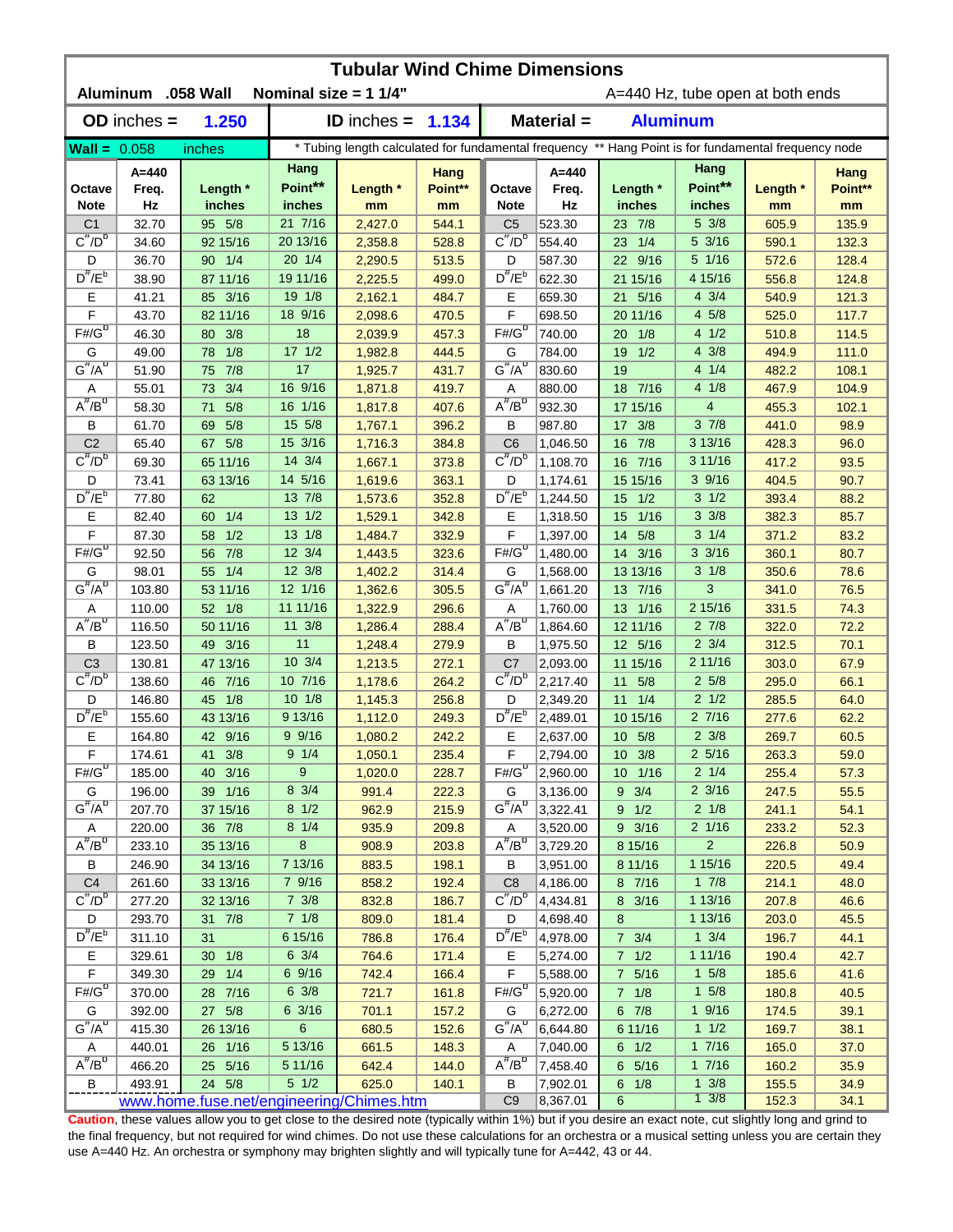| <b>Tubular Wind Chime Dimensions</b><br><b>Aluminum</b><br>.058 Wall<br>Nominal size = $11/2$ "<br>A=440 Hz, tube open at both ends |                 |                         |                   |                    |                |                                                                                                      |                      |                         |                   |                |               |  |  |
|-------------------------------------------------------------------------------------------------------------------------------------|-----------------|-------------------------|-------------------|--------------------|----------------|------------------------------------------------------------------------------------------------------|----------------------|-------------------------|-------------------|----------------|---------------|--|--|
|                                                                                                                                     | $OD$ inches $=$ | 1.500                   |                   | ID inches $=$      | 1.384          | $Material =$<br><b>Aluminum</b>                                                                      |                      |                         |                   |                |               |  |  |
| $\text{Wall} = 0.058$                                                                                                               |                 | inches                  |                   |                    |                | * Tubing length calculated for fundamental frequency ** Hang Point is for fundamental frequency node |                      |                         |                   |                |               |  |  |
|                                                                                                                                     | $A = 440$       |                         | Hang              |                    | Hang           |                                                                                                      | $A = 440$            |                         | Hang              |                | Hang          |  |  |
| Octave<br><b>Note</b>                                                                                                               | Freq.<br>Hz     | Length *<br>inches      | Point**<br>inches | Length *<br>mm     | Point**<br>mm  | Octave<br><b>Note</b>                                                                                | Freq.<br>Hz          | Length *<br>inches      | Point**<br>inches | Length *<br>mm | Point**<br>mm |  |  |
| C <sub>1</sub>                                                                                                                      | 32.70           | 105 1/8                 | 23 9/16           | 2,668.1            | 598.2          | C <sub>5</sub>                                                                                       | 523.30               | 26 5/16                 | 5 7/8             | 667.8          | 149.7         |  |  |
| $C^{\#}/D^b$                                                                                                                        | 34.60           | 102 3/16                | 22 15/16          | 2,593.5            | 581.5          | $C^{\#}/D^D$                                                                                         | 554.40               | 25 9/16                 | 5 3/4             | 648.8          | 145.5         |  |  |
| D                                                                                                                                   | 36.70           | 1/4<br>99               | 22 1/4            | 2,519.0            | 564.8          | D                                                                                                    | 587.30               | 24 13/16                | 5 9/16            | 629.7          | 141.2         |  |  |
| $D^{\#}/E^b$                                                                                                                        | 38.90           | 96 3/8                  | 21 5/8            | 2,446.0            | 548.4          | $D^{\prime\prime}/E^b$                                                                               | 622.30               | 24 1/8                  | 5 7/16            | 612.3          | 137.3         |  |  |
| Ε                                                                                                                                   | 41.21           | 93 11/16                | 21                | 2,377.8            | 533.1          | Ε                                                                                                    | 659.30               | 23 7/16                 | $5 \t1/4$         | 594.8          | 133.4         |  |  |
| F                                                                                                                                   | 43.70           | 90 15/16                | 20 3/8            | 2,308.0            | 517.5          | F                                                                                                    | 698.50               | 3/4<br>22               | $5 \frac{1}{8}$   | 577.4          | 129.5         |  |  |
| $F# / G^D$                                                                                                                          | 46.30           | 88 3/8                  | 19 13/16          | 2,243.0            | 502.9          | $F# / G^D$                                                                                           | 740.00               | 1/8<br>22               | 4 15/16           | 561.5          | 125.9         |  |  |
| G                                                                                                                                   | 49.00           | 85 7/8                  | 19 1/4            | 2,179.5            | 488.6          | G                                                                                                    | 784.00               | 1/2<br>21               | 4 13/16           | 545.7          | 122.3         |  |  |
| $G^{\#}/A^D$                                                                                                                        | 51.90           | 83 7/16                 | 18 11/16          | 2,117.6            | 474.8          | $G^{\#}/A^D$                                                                                         | 830.60               | 7/8<br>20               | 4 11/16           | 529.8          | 118.8         |  |  |
| Α                                                                                                                                   | 55.01           | 1/16<br>81              | 18 3/16           | 2,057.4            | 461.3          | Α                                                                                                    | 880.00               | 1/4<br>20               | 4 9/16            | 513.9          | 115.2         |  |  |
| $A^{\#}/B^D$                                                                                                                        | 58.30           | 3/4<br>78               | 17 5/8            | 1,998.7            | 448.1          | $A^{\overline{n}}/B^{\overline{D}}$                                                                  | 932.30               | 19 11/16                | 4 7/16            | 499.7          | 112.0         |  |  |
| В                                                                                                                                   | 61.70           | 9/16<br>76              | 17 3/16           | 1,943.2            | 435.7          | В                                                                                                    | 987.80               | 1/8<br>19               | 4 5/16            | 485.4          | 108.8         |  |  |
| C <sub>2</sub>                                                                                                                      | 65.40           | 3/8<br>74               | 16 11/16          | 1,887.6            | 423.2          | C <sub>6</sub>                                                                                       | 1,046.50             | 9/16<br>18              | 4 3/16            | 471.1          | 105.6         |  |  |
| $C^{\prime\prime}/D^D$                                                                                                              | 69.30           | 1/4<br>72               | 16 3/16           | 1,833.7            | 411.1          | $C^{\prime\prime}/D^D$                                                                               | 1,108.70             | 1/16<br>18              | 4 1/16            | 458.4          | 102.8         |  |  |
| D<br>$D^{\pi}/E^b$                                                                                                                  | 73.41           | 3/16<br>70              | 15 3/4            | 1,781.4            | 399.4          | D                                                                                                    | 1,174.61             | 9/16<br>17              | 3 15/16           | 445.7          | 99.9          |  |  |
|                                                                                                                                     | 77.80           | 3/16<br>68              | 15 5/16           | 1,730.6            | 388.0          | $D^{\#}/E^b$                                                                                         | 1,244.50             | 1/16<br>17              | 3 13/16           | 433.0          | 97.1          |  |  |
| Е<br>F                                                                                                                              | 82.40           | 1/4<br>66               | 14 7/8<br>14 7/16 | 1,681.4            | 377.0          | Е<br>F                                                                                               | 1,318.50             | 9/16<br>16              | 3 11/16<br>35/8   | 420.4          | 94.2          |  |  |
| $F# / G^D$                                                                                                                          | 87.30           | 3/8<br>64               | 14                | 1,633.8            | 366.3          | $F#/\overline{G}^D$                                                                                  | 1,397.00             | 1/16<br>16              | $3 \frac{1}{2}$   | 407.7          | 91.4          |  |  |
| G                                                                                                                                   | 92.50<br>98.01  | 1/2<br>62<br>3/4<br>60  | 13 5/8            | 1,586.3<br>1,541.8 | 355.6<br>345.7 | G                                                                                                    | 1,480.00<br>1,568.00 | 5/8<br>15<br>3/16<br>15 | $3 \frac{3}{8}$   | 396.6<br>385.5 | 88.9<br>86.4  |  |  |
| $G^{\#}/A^D$                                                                                                                        | 103.80          | 59                      | 13 1/4            | 1,497.4            | 335.7          | $G^{\#}/A^D$                                                                                         | 1,661.20             | 14<br>3/4               | 35/16             | 374.4          | 83.9          |  |  |
| Α                                                                                                                                   | 110.00          | 5/16<br>57              | 12 7/8            | 1,454.6            | 326.1          | Α                                                                                                    | 1,760.00             | 14 5/16                 | $3 \frac{3}{16}$  | 363.3          | 81.4          |  |  |
| $A^H/B^D$                                                                                                                           | 116.50          | 55 11/16                | $12 \frac{1}{2}$  | 1,413.3            | 316.9          | $A^{\overline{n}}/B^{\overline{D}}$                                                                  | 1,864.60             | 13 15/16                | $3 \frac{1}{8}$   | 353.7          | 79.3          |  |  |
| В                                                                                                                                   | 123.50          | 1/8<br>54               | $12 \frac{1}{8}$  | 1,373.7            | 308.0          | В                                                                                                    | 1,975.50             | $13 \t1/2$              | 3                 | 342.6          | 76.8          |  |  |
| C <sub>3</sub>                                                                                                                      | 130.81          | 9/16<br>52 <sub>2</sub> | 11 13/16          | 1,334.0            | 299.1          | C <sub>7</sub>                                                                                       | 2,093.00             | 13 1/8                  | 2 15/16           | 333.1          | 74.7          |  |  |
| $C^{\prime\prime}/D^b$                                                                                                              | 138.60          | $1/16$<br>51            | 11 7/16           | 1,296.0            | 290.6          | $C^{\prime\prime}/D^b$                                                                               | 2,217.40             | 12 3/4                  | $2 \frac{7}{8}$   | 323.6          | 72.5          |  |  |
| D                                                                                                                                   | 146.80          | 5/8<br>49               | $11 \t1/8$        | 1,259.5            | 282.4          | D                                                                                                    | 2,349.20             | 12 3/8                  | $2 \frac{3}{4}$   | 314.1          | 70.4          |  |  |
| $D^{\#}/E^b$                                                                                                                        | 155.60          | 3/16<br>48              | 10 13/16          | 1,223.0            | 274.2          | $D^{\#}/E^b$                                                                                         | 2,489.01             | 12 1/16                 | 2 11/16           | 306.1          | 68.6          |  |  |
| Е                                                                                                                                   | 164.80          | 46 13/16                | $10 \frac{1}{2}$  | 1,188.1            | 266.4          | Е                                                                                                    | 2,637.00             | 11 11/16                | $2\,5/8$          | 296.6          | 66.5          |  |  |
| F                                                                                                                                   | 174.61          | 45 1/2                  | 10 3/16           | 1,154.8            | 258.9          | F                                                                                                    | 2,794.00             | $11 \t3/8$              | 2 9/16            | 288.7          | 64.7          |  |  |
| $F#/\overline{G}^D$                                                                                                                 | 185.00          | 44 3/16                 | 9 15/16           | 1,121.5            | 251.4          | $F#/\overline{G}^D$                                                                                  | 2,960.00             | $11 \t1/16$             | $2 \frac{1}{2}$   | 280.8          | 62.9          |  |  |
| G                                                                                                                                   | 196.00          | 42 15/16                | 9 5/8             | 1,089.8            | 244.3          | G                                                                                                    | 3,136.00             | 10 3/4                  | 27/16             | 272.8          | 61.2          |  |  |
| $G^{\#}/A^D$                                                                                                                        | 207.70          | 41 3/4                  | $9 \frac{3}{8}$   | 1,059.6            | 237.6          | $G^H/A^D$                                                                                            | 3,322.41             | 10 7/16                 | $2\frac{5}{16}$   | 264.9          | 59.4          |  |  |
| Α                                                                                                                                   | 220.00          | 40 9/16                 | 9 1/8             | 1,029.5            | 230.8          | Α                                                                                                    | 3,520.00             | $10 \t1/8$              | $2 \frac{1}{4}$   | 257.0          | 57.6          |  |  |
| $A^{\#}/B^D$                                                                                                                        | 233.10          | 3/8<br>39               | 8 13/16           | 999.3              | 224.1          | $A^{\overline{n}}/B^{\overline{D}}$                                                                  | 3,729.20             | $9 \t7/8$               | $2 \frac{3}{16}$  | 250.6          | 56.2          |  |  |
| В                                                                                                                                   | 246.90          | 38 1/4                  | 8 9/16            | 970.8              | 217.6          | В                                                                                                    | 3,951.00             | 9 9/16                  | $2 \frac{1}{8}$   | 242.7          | 54.4          |  |  |
| C <sub>4</sub>                                                                                                                      | 261.60          | 3/16<br>37              | 8 5/16            | 943.8              | 211.6          | C <sub>8</sub>                                                                                       | 4,186.00             | 9 5/16                  | $2 \frac{1}{16}$  | 236.4          | 53.0          |  |  |
| $C^{\frac{\pi}{}}/D^b$                                                                                                              | 277.20          | 1/8<br>36               | $8 \frac{1}{8}$   | 916.9              | 205.6          | $C^{\pi}/D^b$                                                                                        | 4,434.81             | 9                       | $\overline{2}$    | 228.4          | 51.2          |  |  |
| D                                                                                                                                   | 293.70          | 35 1/16                 | $7 \t7/8$         | 889.9              | 199.5          | D                                                                                                    | 4,698.40             | 8 3/4                   | 1 15/16           | 222.1          | 49.8          |  |  |
| $D^{\frac{\pi}{r}}/E^b$                                                                                                             | 311.10          | 34 1/16                 | $7\;5/8$          | 864.5              | 193.8          | $D^{\#}/E^b$                                                                                         | 4,978.00             | $8 \t1/2$               | $1 \t7/8$         | 215.7          | 48.4          |  |  |
| Е                                                                                                                                   | 329.61          | 33 1/8                  | 7 7/16            | 840.7              | 188.5          | Е                                                                                                    | 5,274.00             | $8 \t1/4$               | 17/8              | 209.4          | 46.9          |  |  |
| F                                                                                                                                   | 349.30          | 32 3/16                 | $7 \frac{3}{16}$  | 816.9              | 183.2          | F                                                                                                    | 5,588.00             | 8 1/16                  | 1 13/16           | 204.6          | 45.9          |  |  |
| $F# / G^D$                                                                                                                          | 370.00          | $31 \t1/4$              | $\overline{7}$    | 793.1              | 177.8          | $F# / G^D$                                                                                           | 5,920.00             | 7 13/16                 | $1 \frac{3}{4}$   | 198.3          | 44.5          |  |  |
| G                                                                                                                                   | 392.00          | 30 3/8                  | 6 13/16           | 770.9              | 172.8          | G                                                                                                    | 6,272.00             | 7 9/16                  | 1 11/16           | 191.9          | 43.0          |  |  |
| $G^{\#}/A^D$                                                                                                                        | 415.30          | 29 1/2                  | $6\;\;5/8$        | 748.7              | 167.9          | $G^H/A^D$                                                                                            | 6,644.80             | $7 \frac{3}{8}$         | $1 \t5/8$         | 187.2          | 42.0          |  |  |
| A<br>$A^{\#}/B^D$                                                                                                                   | 440.01          | 28 11/16                | 6 7/16            | 728.1              | 163.2          | A                                                                                                    | 7,040.00             | $7 \frac{3}{16}$        | $1 \t5/8$         | 182.4          | 40.9          |  |  |
|                                                                                                                                     | 466.20          | 27 7/8                  | $6 \t1/4$         | 707.5              | 158.6          | $A^H/B^D$                                                                                            | 7,458.40             | 6 15/16                 | 19/16<br>11/2     | 176.1          | 39.5          |  |  |
| B                                                                                                                                   | 493.91          | 27 1/16                 | 6 1/16            | 686.8              | 154.0          | В<br>C <sub>9</sub>                                                                                  | 7,902.01<br>8,367.01 | $6 \t3/4$<br>6 9/16     | $1 \t1/2$         | 171.3<br>166.6 | 38.4<br>37.3  |  |  |
| www.home.fuse.net/engineering/Chimes.htm                                                                                            |                 |                         |                   |                    |                |                                                                                                      |                      |                         |                   |                |               |  |  |